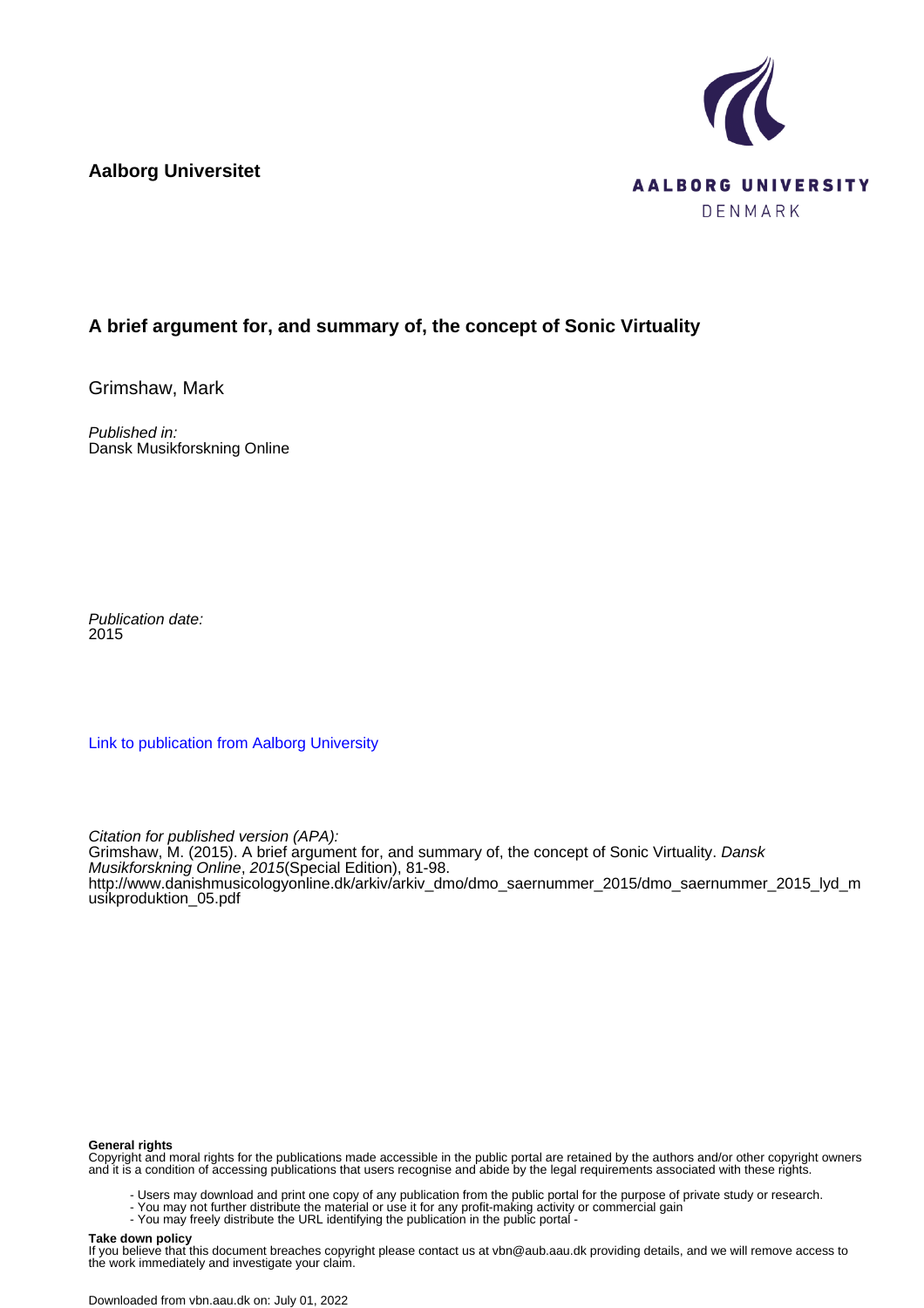# A brief argument for, and summary of, the concept of Sonic Virtuality<sup>1</sup>

#### *Introduction*

When that august body, the Acoustical Society of America, publishes a definition of sound in the American National Standards bible on *Acoustical Terminology*, and an innocent question on the wording of that definition to an acoustics-based colleague of mine provokes a negative response – "[the] definition [is] out of scope for most of the purposes I know [the definition] is only operational for some purposes  $[\dots]$  It is therefore necessary to use domain-specific definitions"<sup>2</sup> – then there is clearly something quite wrong. In extremis, one might reasonably ask, if there is no agreement as to what sound is even among acousticians, is the entire scientific basis for the study of acoustics fundamentally flawed?<sup>3</sup>

As this essay makes clear in its opening sections, there historically have been and currently are several definitions of sound and so among the first aims of the essay are to enumerate some of the most important definitions, to tease out differences between them, and to highlight inconsistencies both with each definition and in the context of our experiences, physically and phenomenologically, of what sound is.

What is the purpose of such an initially hermeneutic approach? It is precisely this: to argue for a definition of sound (and its underlying concepts) that is more consistent with recent research and thinking, that is more consistent with our phenomenological experience, and that has more use-value in the context of new technological developments. On this last point, my interest has been sparked by research collaboration with colleagues in the field of computer game sound. In particular, our work with biofeedback has, for our thinking about sound, its effects, and how to design affective sound, inspired and clearly necessitated the need for a new definition of what

- 1 In a 2015 book, my co-author Tom Garner and I put forward an alternate definition and concept of sound (M. Grimshaw and T. Garner, *Sonic Virtuality: Sound as Emergent Perception*, (New York: Oxford University Press, 2015)) that was in opposition not only to the standard view of sound (the one used in acoustics) but that also opposed other more philosophical definitions that have appeared over the last decade or so. I presented a brief presentation of the book and its ideas to the *Musik og lyd konference* in early 2015 and what follows is an expansion of that paper and so a summary of some of the major points of *Sonic Virtuality*.
- 2 Personal email communication, 1<sup>st</sup> September 2015.
- 3 Probably not. But, as I explain in this essay, acousticians *are* misguided concerning *what* they study. Thinking that what they study is sound, they are in fact studying sound waves.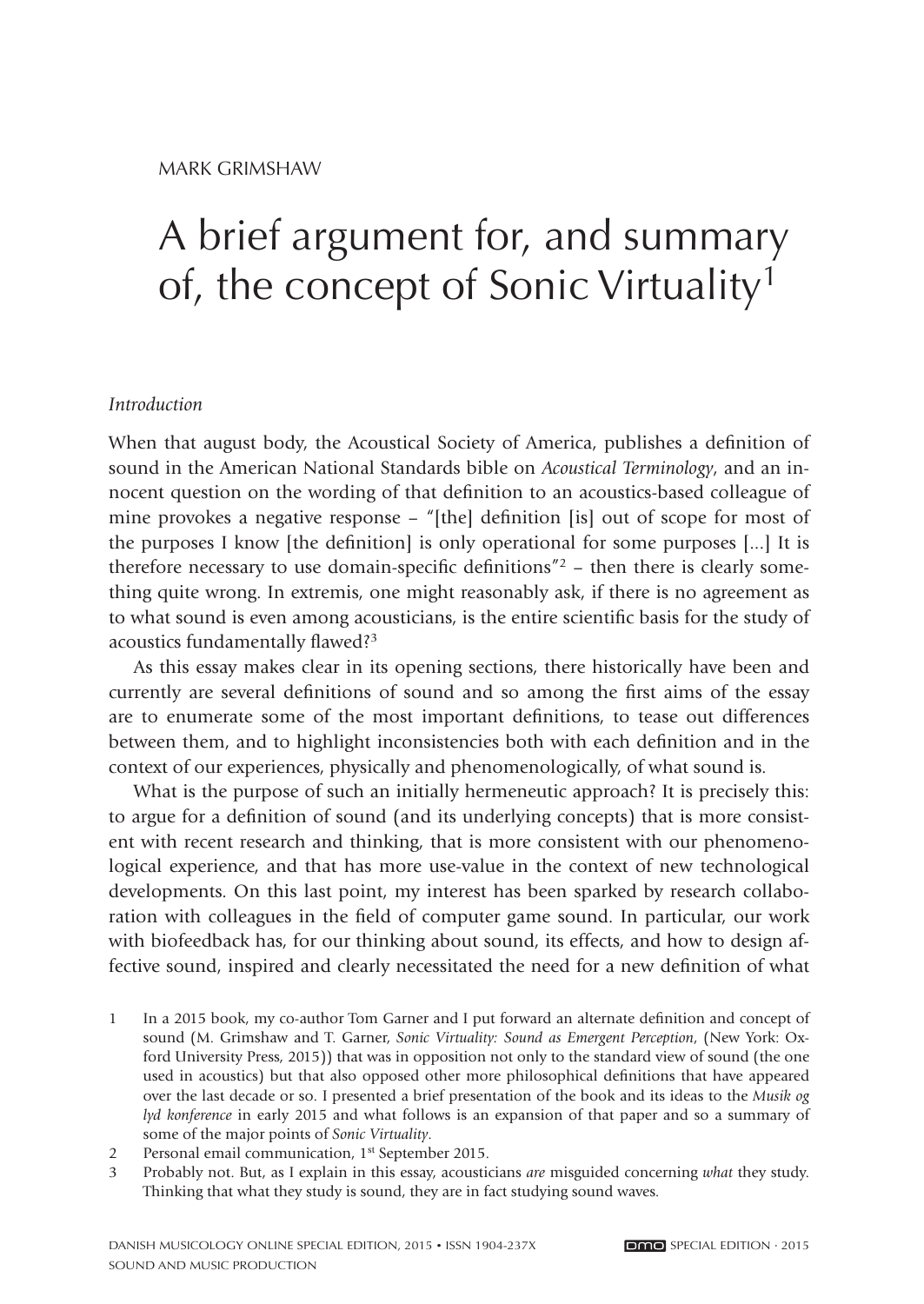sound is.<sup>4</sup> What becomes clear from this research (and other research investigating responses to audio) is the highly individualistic sound we experience – the phenomenon of sound is context-specific where that context includes the perceiver's brain and the wider environment. Rather than attempt to use statistical methods and rationales to smooth over such differences in order to produce a generalized, mass-produced, one-size-fits-all audio artefact (for computer games and elsewhere), I prefer the approach of sound design that celebrates and utilizes these personal differences because this, I believe, increases our engagement with computer games (and other multimodal artefacts), increases the possibility of enhanced presence in virtual environments, and leads to new sound design archetypes. Most importantly, though, such an approach, and the results deriving from it, gets us closer to what sound is as the object of design and as the object of study; in order to design sound, one must first know what it is. Hence the definition offered here.

I begin the essay proper by enumerating various current definitions of sound and discussing a number of identified problems with them. The first section deals with what is termed the standard definition of sound in the western world (there are actually several of these 'standard' definitions) and the inconsistent and incoherent uses to which this definition is put. Following this, I present some other definitions that are philosophical and, towards the end of the section, are more phenomenological. In this second section, I also present a short discussion of everyday listening. I then move onto a presentation of the new definition and a brief outline of the concept of *sonic virtuality* before closing with some speculative thoughts on the definition's and concept's use and implementation by sound designers.

#### *The standard view of sound*

# The multiplicity of physics-based definitions

Whenever I ask my students *what is sound?*, beyond regular and frequent answers such as *noise*, *music*, or *speech*, almost invariably I am told that *sound is a sound wave*. This definition (or a variation of it) is probably the answer many of the readers of this article would provide because it is the standard Western definition as found in physics and specifically acoustics. The 10th edition of *The Concise Oxford English Dictionary* provides the following primary definition of the noun: "vibrations which travel through the air or another medium and are sensed by the ear." A fuller definition, in which I attempt to be more precise by dint of the use of jargon, may be stated as: *sound is a pressure wave moving through a medium and whose properties of direction of travel, frequency, and amplitude lie within the sensory range of an auditory system*.

The American National Standards Institute (ANSI) provides two (possibly three) definitions of sound to be used depending upon the context in which sound is to be

<sup>4</sup> Biofeedback in this context involves the use and interpretation of data from psychophysiological devices such as electroencephalographic headsets for the real-time processing or synthesis of audio for the purposes of close control of arousal and emotions during computer gameplay. As an example: in a survival horror game, the game engine will sense that you are not scared enough and will immediately respond with more scary sounds.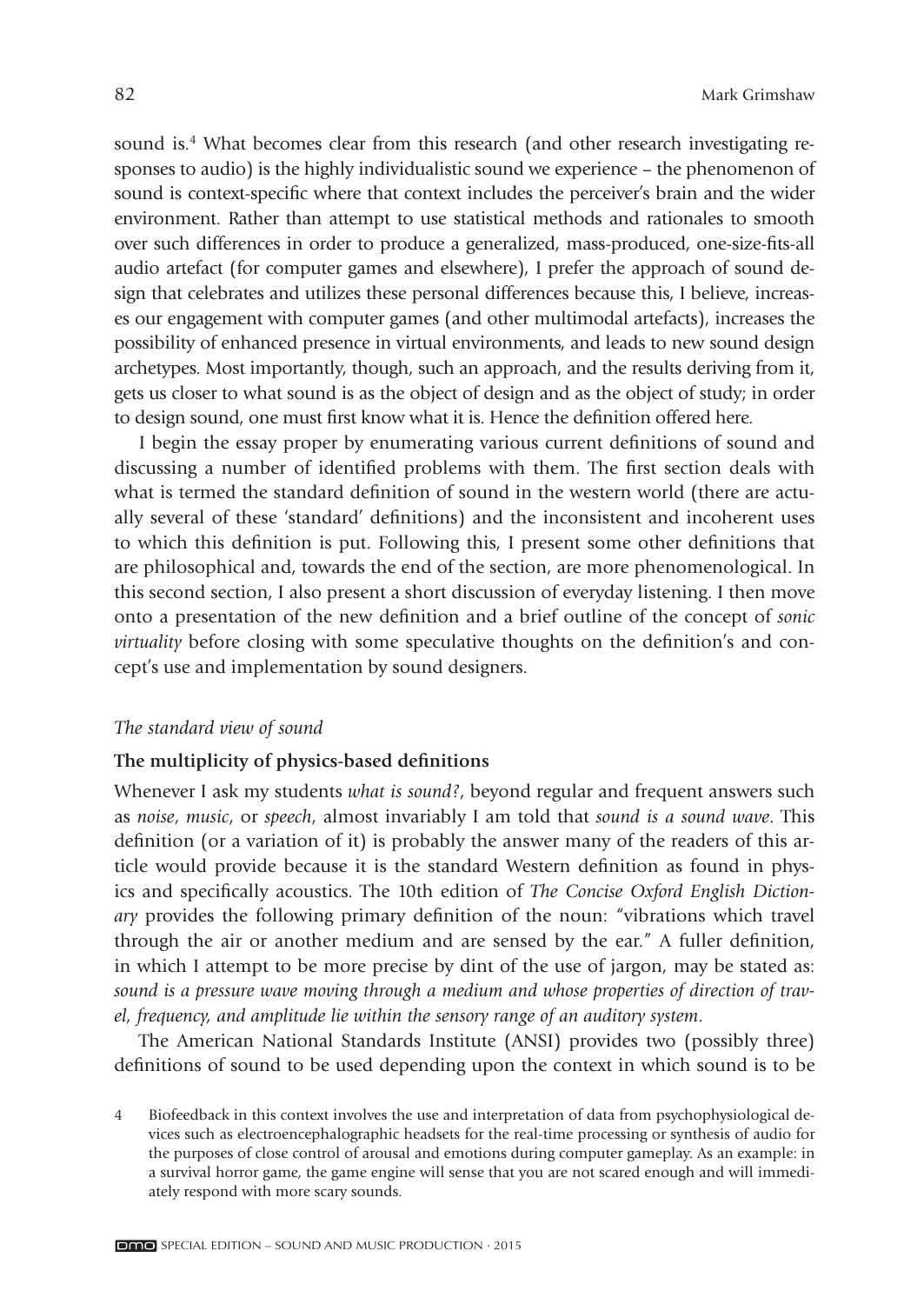used or studied. Sound is either "(a) Oscillation in pressure, stress, particle displacement, particle velocity, etc., propagated in a medium with internal forces (e.g., elastic or viscous), or the superposition of such propagated oscillation" or the "(b) Auditory sensation evoked by the oscillation described in (a).<sup>"5</sup> Sound is thus, and variously, an oscillation in any of an unstated number of physical properties, the superposition of such oscillations (and one must assume the plural here), or the auditory sensation of this oscillation (presumably also the sensation of superpositions of such oscillations).<sup>6</sup>

In a popular article describing the process of an auditory brainstem implant, there appears this statement: "the area where the axons (nerve fibres) and cochlear nucleus (synapses)—which transport sounds picked up by the ear to the cerebral cortex—are found".<sup>7</sup> In this case, sound appears (in similar manner to the two ANSI definitions) to exist simultaneously in two states: the vibrations to be picked up by the ear and the auditory sensation of such vibrations. Such ambiguity, vagueness, and imprecision (perhaps surprising to those expecting the claimed-for exactitude, rigour, and precision of the natural sciences) can also be found in scholarly textbooks and academic articles on acoustics and psychoacoustics as Pasnau makes clear when he enumerates several examples that, taken together, bring into focus the incoherency of the standard physics-based definitions of sound. For instance, in the same 19th century acoustics textbook by John Tyndall, sound is located within the brain, within the sound source, or is to be found moving within the medium<sup>8</sup> while, in a modern handbook dealing with the perception and cognition of hearing, sound is described both as a compression wave and as the sound source itself. $9$  Finally, an acoustics textbook I have long used for teaching (and from which I myself was taught) describes sound as "a mechanical disturbance of the medium".10 While the authors admit that it is a simplistic definition, it is nevertheless the one provided on the opening page of this standard textbook and there are so many flaws with it that it is difficult to know where to begin.

- 5 American National Standard, *Acoustical Terminology*. ANSI/ASA S1.1-2013
- 6 This definition has the following note appended: "Not all sounds evoke an auditory sensation, e.g., ultrasound or infrasound. Not all auditory sensations are evoked by sound, e.g., tinnitus." From part b) of the definition, sound is defined as an auditory sensation; what the note is clarifying [sic], then, is: "Not all sounds evoke a sound [...] Not all sounds are evoked by sound." I suspect the reader may be as puzzled as I am by such claims while secretly applauding such pataphysical dadaism from the normally po-faced field of acoustics.
- 7 D. Pouliot, *Hearing Without Ears (Auditory Brainstem Implant).* Accessed August 25, 2015, http://lobe. ca/en/non-classee/hearing-without-ears-auditory-brainstem-implant/#.VdQuvbfGam4.
- 8 On one page alone, the following statements occur: "It is the motion imparted to this, the *auditory nerve*, which, in the brain, is translated into sound" and, discussing exploding gases in a lecture theatre, "every ear in this room is conscious of a shock, to which the name of sound is given". On a later page, the following appear: using the analogy of balls in a row hitting against each other (thus the motion of the first ball is transferred to the last), Tyndall states that "thus is sound conveyed from particle to particle through the air" and yet, when describing how this motion sets the tympanic membrane vibrating, which motion is itself transmitted along the auditory nerve to the brain, it is in the brain that "the vibrations are translated into sound". Tyndall's book was written four years after, and is heavily indebted to, von Helmholtz's *Die Lehre von den Tonempfindungen*, a work of some significance in the canon of modern acoustics. J. Tyndall, On Sound, (London: Longmans, Green, and Co., 1867), 2-4.
- 9 R. Pasnau, "What is Sound?" The Philosophical Quarterly 49:196 (1999): 318-319.
- 10 D. M. Howard and J. Angus, Acoustics and Psychoacoustics, (Oxford: Focal Press, 1996), 1.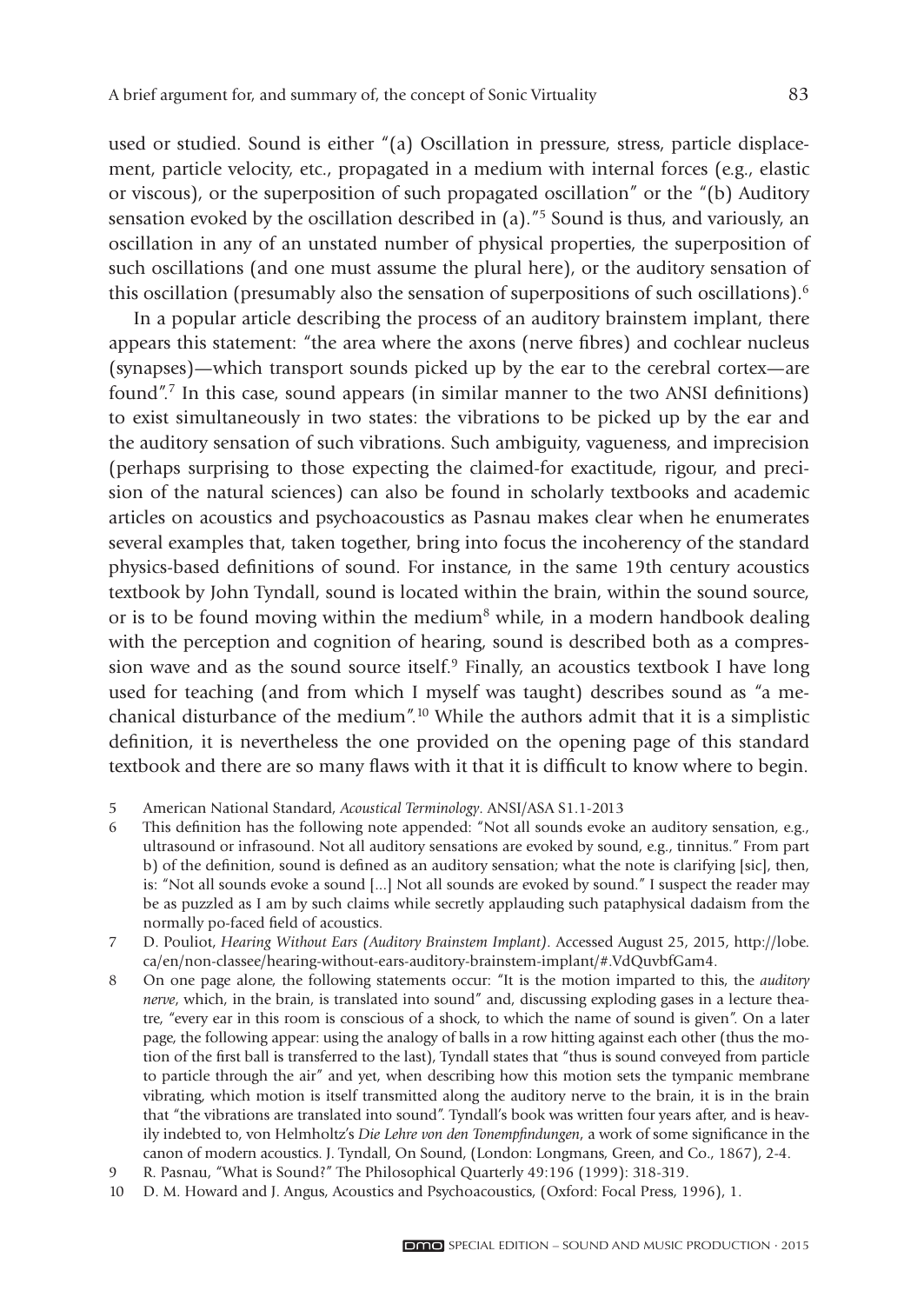84 Mark Grimshaw

#### **Problems with these definitions**

As there are rather many definitions of sound as a physical phenomenon, to avoid confusion I shall group them together under what Pasnau terms the *standard view* of sound.<sup>11</sup> For Pasnau, this term brackets together two common concepts found within all these definitions. First, as Aristotle first identified, that sound is the object of hearing and, second, that sound exists in the medium (for humans, typically air) and thus sound in the standard view, however the definition is formed, is the object of our hearing and this object consists of vibrations or oscillations in a medium. The second definition provided by ANSI – that sound is an auditory sensation – complicates matters as it might be said to reference Aristotle's statement on sound but it does not directly reference the second common concept that Pasnau identifies. It is, however, best viewed not as a physics-based definition but as a psychology-based definition. Nevertheless, psychoacoustics both uses this definition and relies for it on the presence of sound waves.

There are two fundamental categories of problems with the quite singular standard view of sound. First is the issue of the language and the words used in the definitions bracketed under that view. Second is the quite limited usefulness of such definitions.

First, the wording. In the OED definition, which or whose ear does the sensing of the vibrations? Human ears only or those of other animals, birds, and insects? What precisely is an ear – is that of reptiles, such as snakes, properly termed an ear when it comprises only what may be described (in human terms) as the inner ear? What of the case of auditory brainstem implants where the useless ear (or auditory nerve) is bypassed with a microphone – do the recipients of such implants sense sound without the use of ears? What of tinnitus – particularly subjective forms such as the high-pitched ringing experienced by many – where are the vibrations or oscillations in a medium?

If such tinnitus sufferers do indeed hear sound, then the definitions provided by ANSI can be discarded out of hand. Even my attempt to use jargon to more accurately define sound while remaining true to the standard view fails when one asks two simple questions: what precisely is the auditory system and what is the frequency range of hearing?<sup>12</sup> Across hearing species, there are widely varying hearing frequency ranges. If sound is indeed a pressure wave/vibrations/oscillations in a medium that can be sensed by the ear/auditory system, then, as a thought experiment, if both a human and a dog are subject at the same time to the same sound wave at 30kHz, why should it only be defined as sound for the one simply because the other's auditory sensory apparatus cannot sense it? And what of infrasound that can be felt through the skin – is the auditory system simply part of our tactile sense because, as one famous (and famously profoundly deaf) musician has suggested, "hearing is basically a specialized form of touch"?13

Related to this problem of the wording is the use made of the definitions because the use that sound as a definition is put to depends to a large extent on the firmness (or not) of the wording (although definitions can be blithely disregarded as is the

<sup>11</sup> Pasnau. "What is Sound?" 309-310.

<sup>12</sup> A good human hearing range is typically quoted as between 20Hz and 20kHz.

<sup>13</sup> E. Glennie, *Hearing Essay*, (1993). Accessed August 19, 2015, https://www.evelyn.co.uk/hearing- essay/.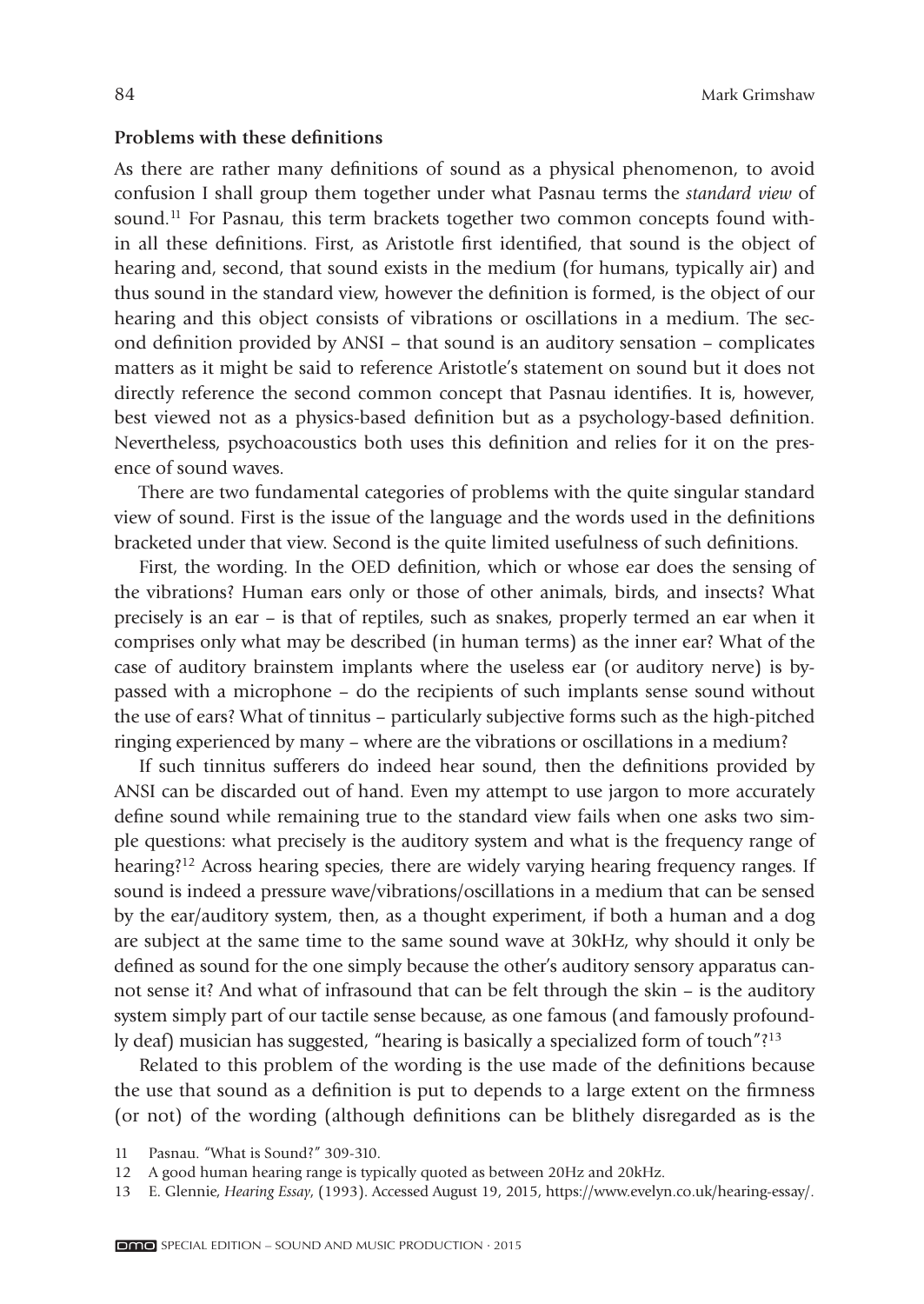case previously noted with Tyndall happily defining sound as a motion propagated through air while at the same time stating that sound exists in the brain). If one cannot agree on one rigorous definition of sound, then how does one know precisely what the object of study is (let alone hearing) or, indeed, if two articles purporting to deal with sound are, in fact, dealing with that same object of study or hearing?

The second category of problems is, for me, the more egregious and the reason why I have spent some time devising what I believe to be a more precise, comprehensive, and useful definition of sound: the standard view of sound is too limited in its scope; it does not match the reality of our experience and thus is too limited in its use- value. My objection is founded upon two disparate frameworks of knowledge that might broadly be defined as objective and subjective. The physics-based definition attempts to be objective because industrialization requires standardization and mass production and so two people subject to the same sound wave at the same time and at the same location will (must), according to such definitions, hear the same sound. Similarly, assuming all things technological are equal, the same audio data played back at different times will (must) produce the same sound waves particularly if that audio data is in digital format. This, at least, is the theory; endlessly reproducible sonic artefacts, identical copies of some original, and all neatly packaged for the digital consumer.

The reality of our experience is somewhat and frequently different and this, I believe, is where the standard view of sound fails. Two simple and easily accessible demonstrations will suffice to show this. The first is the well-known McGurk Effect ( numerous examples of which can be found on the Internet including one produced by the BBC<sup>14</sup>). Briefly, the syllable 'baa' is spoken, recorded, and played back over two videos, one in which the subject articulates 'baa' (from whence the syllable 'baa' is recorded) and the other in which the subject articulates 'faa' (the lip and tongue movements are quite distinct between the two). Thus, the same audio data is reproduced multiple times and so, on the same equipment and settings and in the same location, the same sound waves move through the air and so, according to the standard view of sound, the same sound is reproduced time and time again. If sound is the sound wave then the same sound should be heard at all times by all listeners or even the single listener. This does not happen. Instead, what is heard are the syllables 'baa' and 'faa' over the appropriate image as if two different sets of sound waves are being produced. If part of the standard view of sound is that sound is the object of our hearing, it is interesting to note that listeners, when asked what they hear, report the two different sounds (i.e. the objects that they hear) despite the presence of only the one recorded sound wave. One must conclude either, that if sound really is a sound wave, then sound is not the object of our hearing or, that if sound really is the object of our hearing, then sound waves are not sound. Either way, the standard view of sound is as incoherent as Pasnau claims.

On the issue of the effects of cross-modality of hearing and vision (and other senses) and how that issue affects our understanding of what sound is, I return to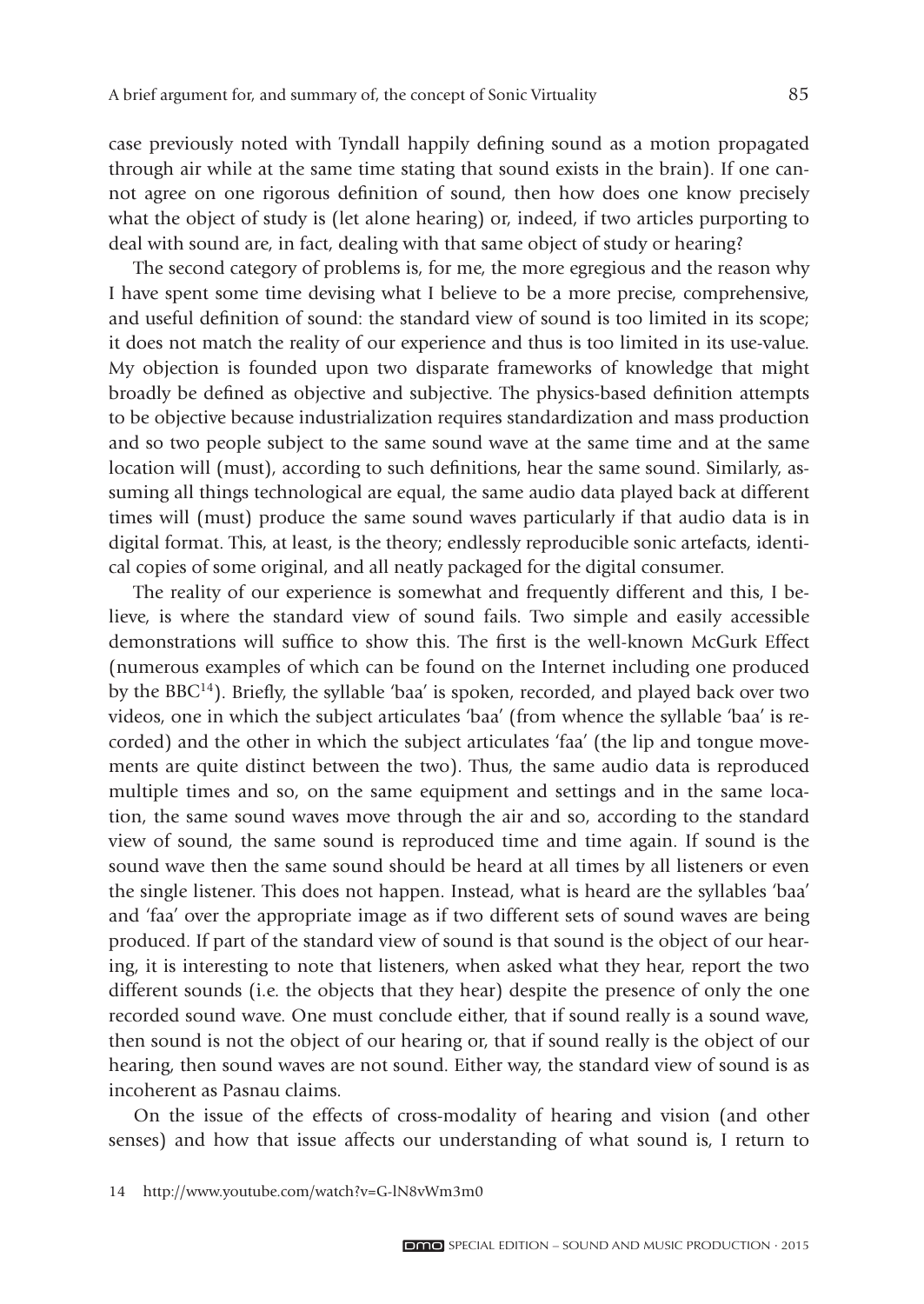this later. The second demonstration is what might be broadly termed mimicry if not outright trickery and it trades on ambiguity of the source and/or inexperience of the listener but, unlike the McGurk Effect, does not use other sensory modalities. There are two examples I present here both of which are easily testable. The first is to play for a subject the recording of a Geiger counter. Anyone familiar with the characteristic crackling sound will invariably give the correct answer upon being asked what the sound is but others will give different answers such as the preparation of popcorn. My favourite example, though, is the extraordinary mimicry of the Australian lyrebird that has a repertoire of sounds including camera shutter (replete with automatic winding motor), chainsaws, alarms, and sirens. Those not familiar with this creature and its ability to mimic such sounds will typically label the sounds as listed above (assuming familiarity with these objects) while those familiar with the widely available examples of the bird's mimicry on the Internet will immediately label the sounds as the lyrebird.

In the above paragraph, the astute reader will have noticed a subtle shift in my use of language. It is a shift in the use of the word 'sound' that now equates it with the objects that (originally) produced the sound waves that were recorded for these two examples. This relates to our everyday experience of sound that, again, I return to later being content for now to state that this everyday definition of sound is not one that finds favour with the standard view of sound (in this everyday definition, sound is the sound wave *source* – logically, the sound produces the sound wave and so sound waves supervene upon sounds – sound waves, then, are how sounds are made manifest<sup>15</sup>).<sup>16</sup>

#### *Other definitions of sound*

It is not my intention to thoroughly detail or even list all definitions of sound both historical and current. Here, I present definitions that, in many respects, oppose the standard view of sound although some still rely on the presence of sound waves (which, in these definitions are not themselves sound); the definition encapsulated within *sonic virtuality* that I present later does not rely on this presence. For the reader wishing to peruse a fuller list of sound definitions, I refer them to Nudds and O'Callaghan and especially to Casati and Dokic.17 18 Those I present here are, I believe,

- 15 R. Casati and J. Dokic, "Some Varieties of Spatial Hearing," in Sounds & Perception, eds. M. Nudds and C. O'Callaghan, (Oxford: Oxford University Press, 2009), 98-99.
- 16 Even those adhering to the standard view of sound fall prey to this equivalence between sound and sound source as Pasnau describes elsewhere in this article and as in this example from an acoustics textbook: "Trained singers [...] exhibit an effect known as 'vibrato' in which their fundamental frequency is varied [...]" (Howard and Angus. Acoustics and Psychoacoustics. 193). Thus, the fundamental is a property of the singer and not a vibration in the medium of air. (I should state here that, while it can be fun, it is not my intention to attack such trivial and venial deviations from scientific orthodoxy – I would quickly become a hostage to fortune myself were I to do so – but rather to demonstrate the yawning chasm and barely sustainable tension that exists between the standard view of sound and our everyday experience and understanding of sound.
- 17 M. Nudds and C. O'Callaghan, eds., Sounds & Perception, (Oxford: Oxford University Press, 2009).
- 18 R. Casati and J. Dokic, "Sounds," Stanford Encyclopedia of Philosophy (2005/2010). Accessed June 3, 2014, http://plato.stanford.edu/entries/sounds/.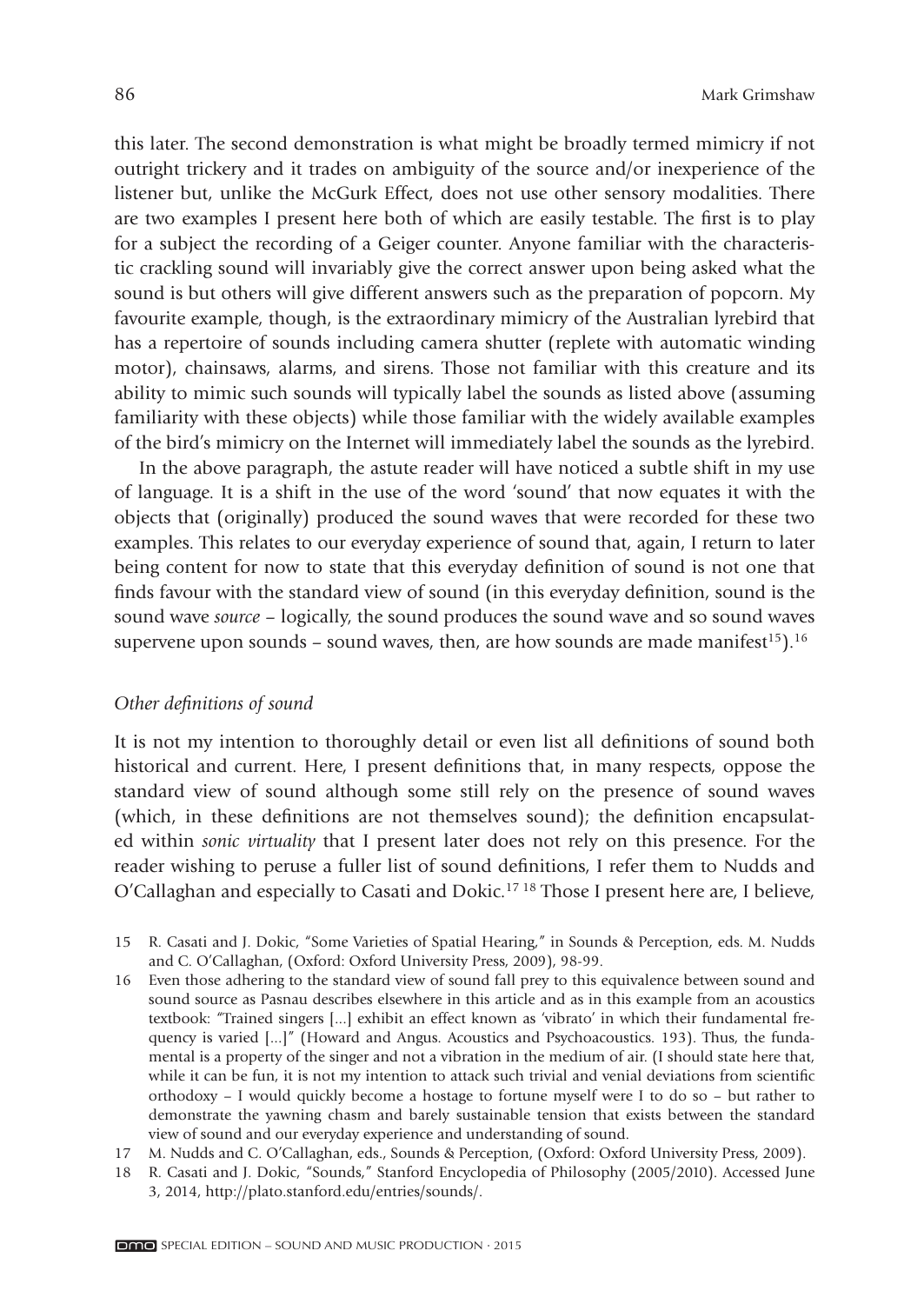useful in this article's context because they begin to take on a phenomenological flavour where the focus shifts from the physical properties of, and changes in, a medium toward a focus upon sensation, perception, and cognition. Furthermore, those definitions that I do describe below are reasonably current as of date of writing. One should not, however, make the mistake of assuming that stressing the importance of perception to any study of sound or, indeed, defining sound in perceptual terms is anything new. Bregman's work, for example, and although one must assume that he holds to the standard view of sound because "sound enters the ear",<sup>19</sup> is important in that it is an earlier statement in favour of analysing the perception of sound rather than sound wave properties and even earlier instances of this type of thinking (although dealing with music rather than sound) can be found in Carl Stump's *Tonpsychologie* – an early example of phenomenology.<sup>20</sup>

Before I begin, though, I wish to briefly present another physics-based definition of sound that is of some interest and this is the conception of sound as comprising particles. This is an ancient idea that has recently (in its bare bones conception at least) been given a new lease of life. The Greek philosopher Democritus, an early proponent of classical atomism active during the 5th and 4th centuries BC, proposed that sound was a stream of atoms emitted by a thing. What is of interest here is the description of sound as comprising particles (the atoms) that was (re)proposed in 1947 by Gabor; $^{21}$ a concept that has found use both in the fields of granular synthesis and quantum physics (where the sound particle is termed the *phonon*<sup>22</sup>).

#### **Sound as a property of an object**

Pasnau, in his argument for the incoherency of the standard view of sound, suggests instead that sounds reside "within the object that 'makes' them [...] sounds are either vibrations of such objects, or supervene on those vibrations".23 While this statement is ambiguous (sound is either a vibration or is contingent upon a vibration), Pasnau is quite clear about the location of the sound – it is within the object and thus "objects *have* sounds".24 This question of the location of sound, rightly so, is fundamental to the genesis of any definition of sound, no less for Pasnau who appeals to the veridicality of our auditory perception. This perception informs us that sound, like colour, is located at the object and is part of the external world (hence we can use the location of sound to locate objects in that external world): "we do not hear sounds as being in the air; we hear them as being at the place where they are generated".25

- 20 C. Stumpf, Tonpsychologie. (Leipzig: Verlag Von S. Hirzel, 1883).
- 21 D. Gabor, "Acoustical quanta and the theory of hearing," Nature 159 (1947): 591–594.
- 22 Specifically, it is the long-wavelength phonon (the acoustic phonon the curious concept of the 'sounding sound' or 'sound having to do with sound' if one were to translate this literally) that gives rise to sound (thus, the phonon itself is not sound).
- 23 Pasnau. What is Sound? 316.

25 Ibid. 311.

<sup>19</sup> A. S. Bregman, Auditory Scene Analysis: The Perceptual Organization of Sound. (Cambridge, Massachusetts: MIT Press, 1990), 7.

<sup>24</sup> Ibid. 316.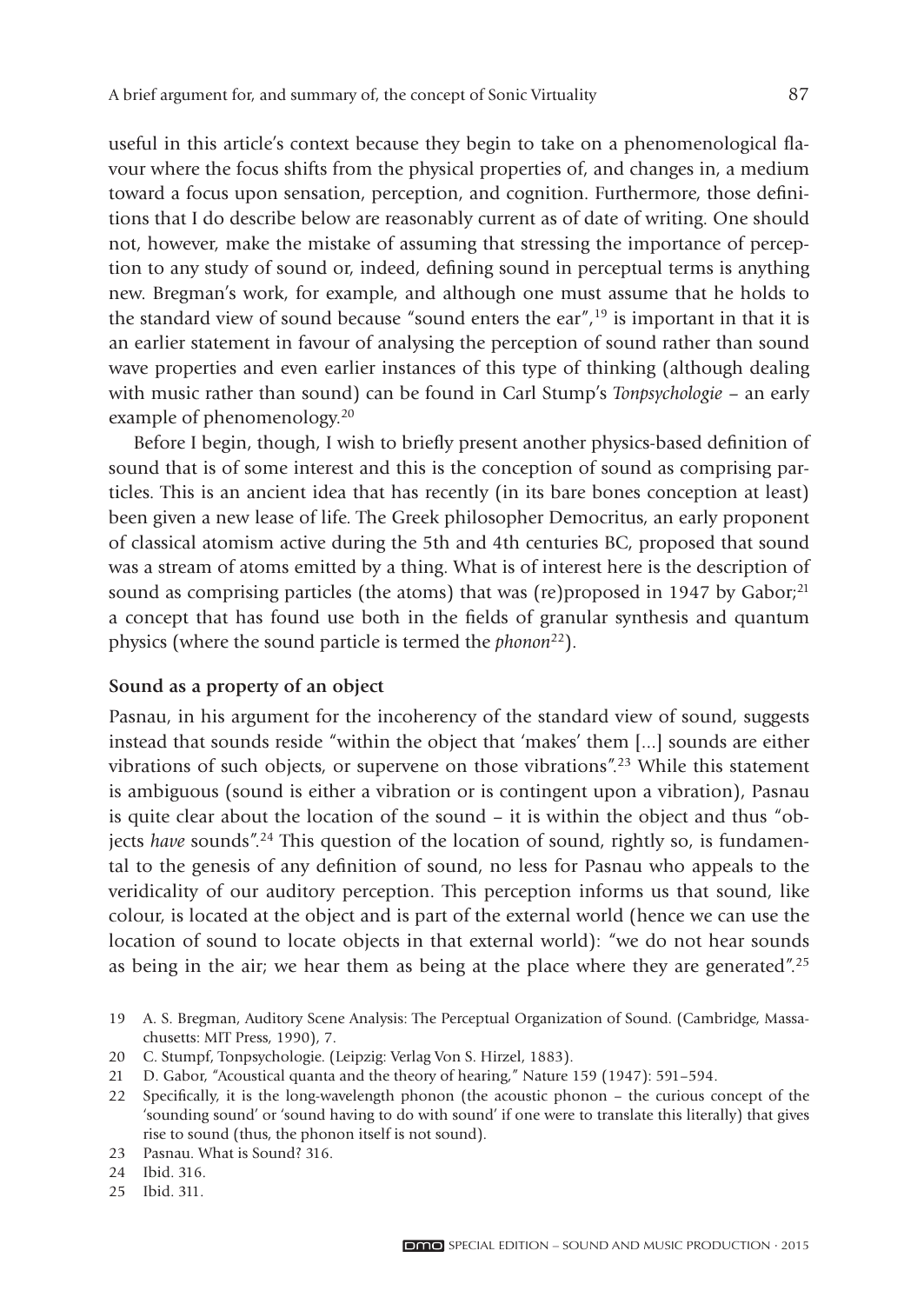To locate sound elsewhere is a denial of the veridicality of our perception, a denial that, for Pasnau, is a step too far as it "shakes the very foundations of our cognitive assumptions".26

#### **Sound as an event**

Basing his idea upon Aristotle's statement that "sound is a particular movement in air"27 – a statement that *prima facie* appears to support the standard view of sound – O'Callaghan argues that sound is an event that sets a "medium into periodic motion".<sup>28</sup> He arrives at this definition via two other passages in *De Anima*: "everything which makes a sound does so because something strikes something else in something else again, and this last is air" and "sound is the movement of that which can be moved".<sup>29</sup> In this definition, sound waves, and indeed our perception of them, are mere by-products of sound events and these events, comprising as they do movement, involve change and therefore take place over time.

# **Sound as both object and event**

Here, I come to the first phenomenological definition of sound in which sound neither possesses physicality nor is it the property of a physical (and external) object. For Scruton, sound is both object and event; that is to say, sounds are secondary objects and pure events because they do not undergo change, as physical objects do, and they do not happen to anything.<sup>30</sup> Scruton's approach is closer to the valid, veridical definition of sound that I aim for because it is founded upon an assessment of "those features of sound that make sound so important to us [...] socially, morally, and aesthetically".<sup>31</sup> Furthermore, Scruton takes account of acousmatic phenomena arguing that sound (e.g. in the case of radio broadcasts or audio recordings) suffers no loss in coherence when divorced from its physical source and no loss in what "is essential to the sound as an object of attention".<sup>32</sup> This perceptually based definition of sound is heavily influenced by studies in music perception including those phenomena that produce "a virtual causality that has nothing to do with the process whereby sounds are produced" $j<sup>33</sup>$  the streaming and grouping of musical notes based upon their similarity in timbre or pitch and their temporal proximity to each other.

33 Ibid. 64.

<sup>26</sup> Ibid. 316. That Pasnau uses the word 'assumptions' does at least, in my view, keep the door ajar for such a denial.

<sup>27</sup> Quoted in C. O'Callaghan, "Sounds and Events," in Sounds & Perception, eds. M. Nudds and C. O'Callaghan, (Oxford: Oxford University Press, 2009), 27.

<sup>28</sup> Ibid. 37.

<sup>29</sup> Quoted in Ibid. 27.

<sup>30</sup> R. Scruton, "Sounds as Secondary Objects and Pure Events," in Sounds & Perception, eds. M. Nudds and C. O'Callaghan, (Oxford: Oxford University Press, 2009), 50.

<sup>31</sup> Ibid. 62.

<sup>32</sup> Ibid. 58.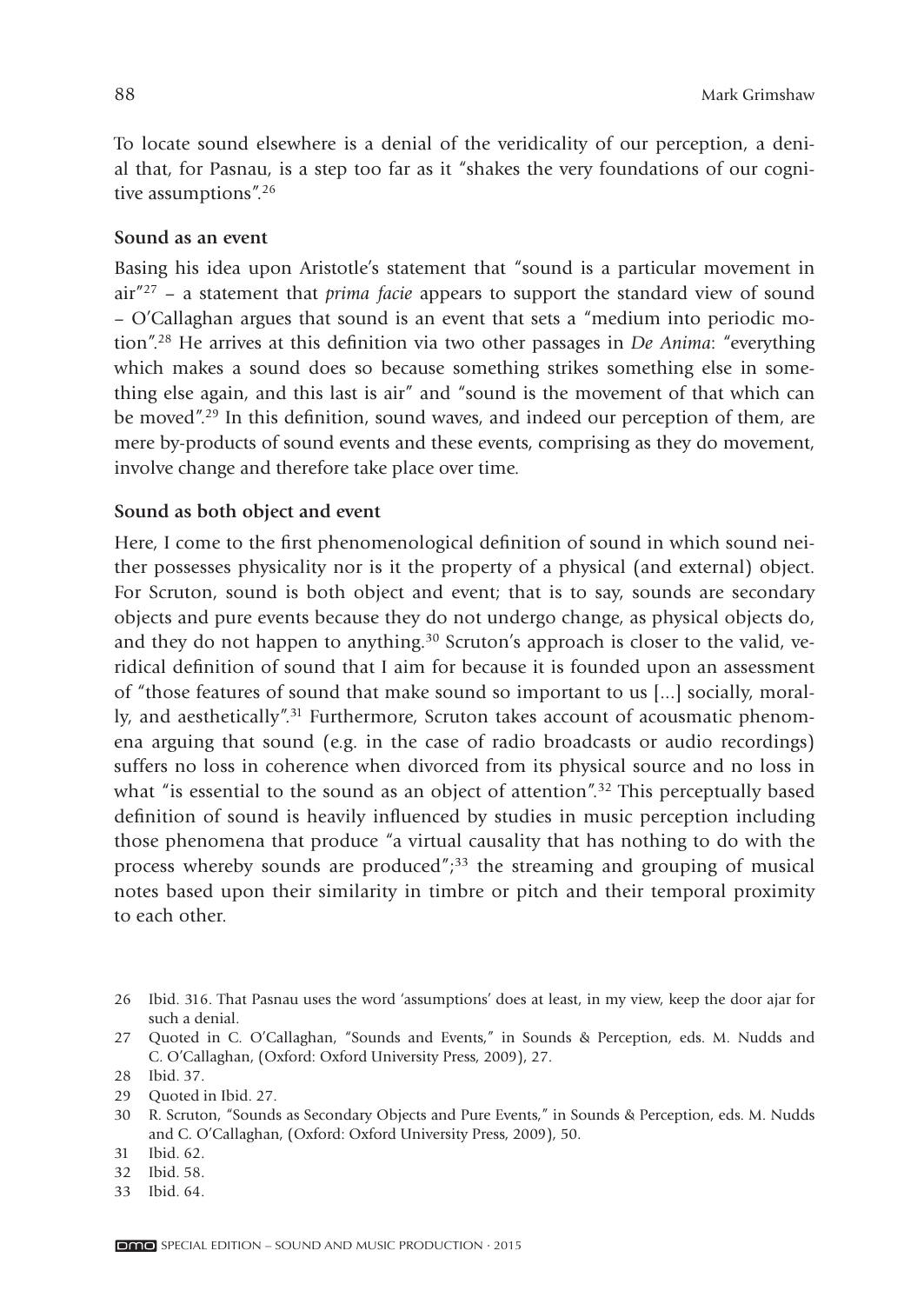#### **Non-cochlear sound**

Another phenomenological definition of sound is presented by Riddoch who states that sounds "first and foremost [are] worldly phenomena".<sup>34</sup> For Riddoch, the standard view of sound has failed in "demonstrating a causal mechanism linking our neurological processes with the supposed subjective effect – the world of our perception"35 and, furthermore, that view does not take into account the idea that sounds "are always in the first instance meaningful sounds".<sup>36</sup> On this basis, he argues that cochlear sound (i.e. that sound involving sound waves) is in fact non-cochlear sound, a group in which Riddoch also includes synaesthetic sounds (see cross-modality below), infrasonic sounds that are detectable by other body parts than the ear (see, for example, Glennie<sup>37</sup>), and auditory imagination.

# **Everyday listening**

While he does not provide a definition of sound per se, in his focus on what he terms everyday sounds and everyday listening, Gaver also objects to the standard view of sound and, for this reason, his work merits inclusion here.<sup>38</sup> <sup>39</sup> Importantly, Gaver's everyday sounds are non-musical sounds. He therefore focuses on sounds that are inharmonic and noisy because these, he explains, have never been the subject of acoustics or psychoacoustics, two fields that prefer to concentrate on periodic and therefore pitched sounds.40 While this situation has changed somewhat in the intervening years, Gaver's complaint that studies conducted under the aegis of the standard view of sound display methodological bias still holds. This can be summed up neatly in a statement provided by Gibson (by whom Gaver was influenced): the standard view of sound "treats physical sound as a phenomenon *sui generis*, instead of as a phenomenon that specifies the course of an ecological event; sound as pure physics, instead of sound as potential stimulus information".41 Thus, for Gaver, an incomplete and inaccurate view of sound is formed when a) only musical tones are studied, and the results then used to build up a picture of sound and auditory perception and b) the language used to describe sound (frequency, amplitude, and so on) is inadequate to the task of describing our everyday experience of sound in which we typically equate sound and sound wave source – a subject is played a sound and asked by the white-coated psychologist to describe what has been heard; 'I hear a plane', the subject responds much to the frustration of the psychologist who requires the answer

37 Glennie. *Hearing Essay*.

<sup>34</sup> M. Riddoch, "On the Non-cochlearity of the Sounds Themselves" (paper presented at *International Computer Music Conference*, September 9-14, 2012, 14).

<sup>35</sup> Ibid. 14.

<sup>36</sup> Ibid. 13.

<sup>38</sup> W. W. Gaver, "What in the World do we Hear? An Ecological Approach to Auditory Perception," Ecological Psychology 5:1 (1993): 1–29.

<sup>39</sup> W. W. Gaver, "How do we Hear in the World? Explorations in Ecological Acoustics," Ecological Psychology 5:4 (1993): 285–313.

<sup>40</sup> Gaver. How do we hear in the World? 286-287.

<sup>41</sup> J. J. Gibson, The Senses Considered as Perceptual Systems, (Boston: Houghton Mifflin, 1966), 86.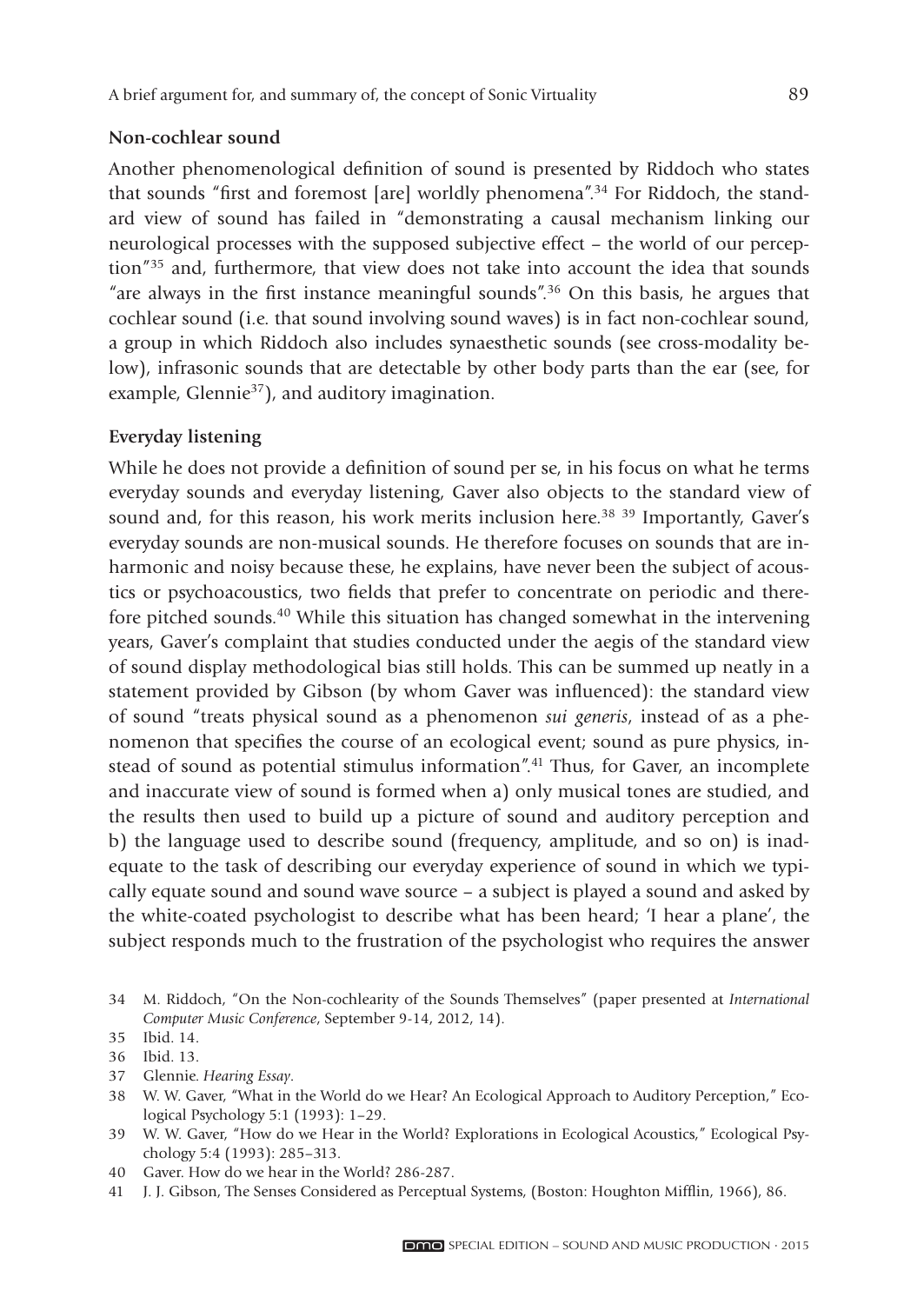to be couched in the scientific language and terminology seen as appropriate to the study of sound.<sup>42</sup>

#### **Problems with these definitions**

There are a number of issues that can be raised from the above definitions and that leave me unconvinced about each of them. The first I wish to deal with is the location of sound whether that sound is an object, a property of an object, or an event. Equally, the standard view of sound displays some incoherency within it as to the location of sound, if not in its definition(s) (although the two ANSI definitions given above provide two distinct locations) then in the lax ways to which these definitions have been put. (These I have noted above.)

The location of sound is always given in relation to the organism that hears the sound (thus, from the point of view of location of sound, sound is always the object of hearing whatever its definition). The locations may therefore be roughly grouped as distal, medial, or proximal in relation to the listener. The standard view of sound (and the first ANSI definition) encapsulates the view that sound location is medial; it is located, as a vibration, in a medium between the sound source and the listener. This begs a number of questions not least of which is *is sound therefore static or mobile?* Here, we run into further problems with the standard view in that sound (in such definitions) does indeed move through the medium but it surely must initially be distal (as it issues forth from the sound source not the medium) and ultimately proximal (this, presumably, is where the second ANSI definition takes over  $-$  sound is auditory sensation originating in the ear of the listener).

Our everyday experience of the location of sound is typically that it is distal. That is, the sound is located at the sound source, hence our everyday equation between sound and sound source. This experience is expressed in terms such as 'the knocking is inside that wardrobe.' But we also experience sounds as mobile (while the sound source is static) as in 'the knocking is coming from that wardrobe.' Equally, we can also experience sound inside the head and this need not be tinnitus or auditory hallucination or the imagination of sounds as those who have experienced in-head localization of sound through headphone use will be familiar with. One should therefore be cautious with and somewhat mistrustful of definitions of sound (or at least theories about the location of sound in which location is fundamental to such definitions of sound) that appeal to everyday experience as there is an incoherence here too, no less than in the standard view of sound.

Thus, one should be distrusting of the sound as the property of an object definition provided by Pasnau because it is based on the supposed everyday location of sound as being at the sound source (the object). Equally, there is an incoherence in Pasnau's view when the case of cinema (see further below) is used; sound is located in our every day listening on the screen yet there are no vibrations there of the type that Pasnau claims are the sounds themselves. Regarding sound as an event, O'Callaghan is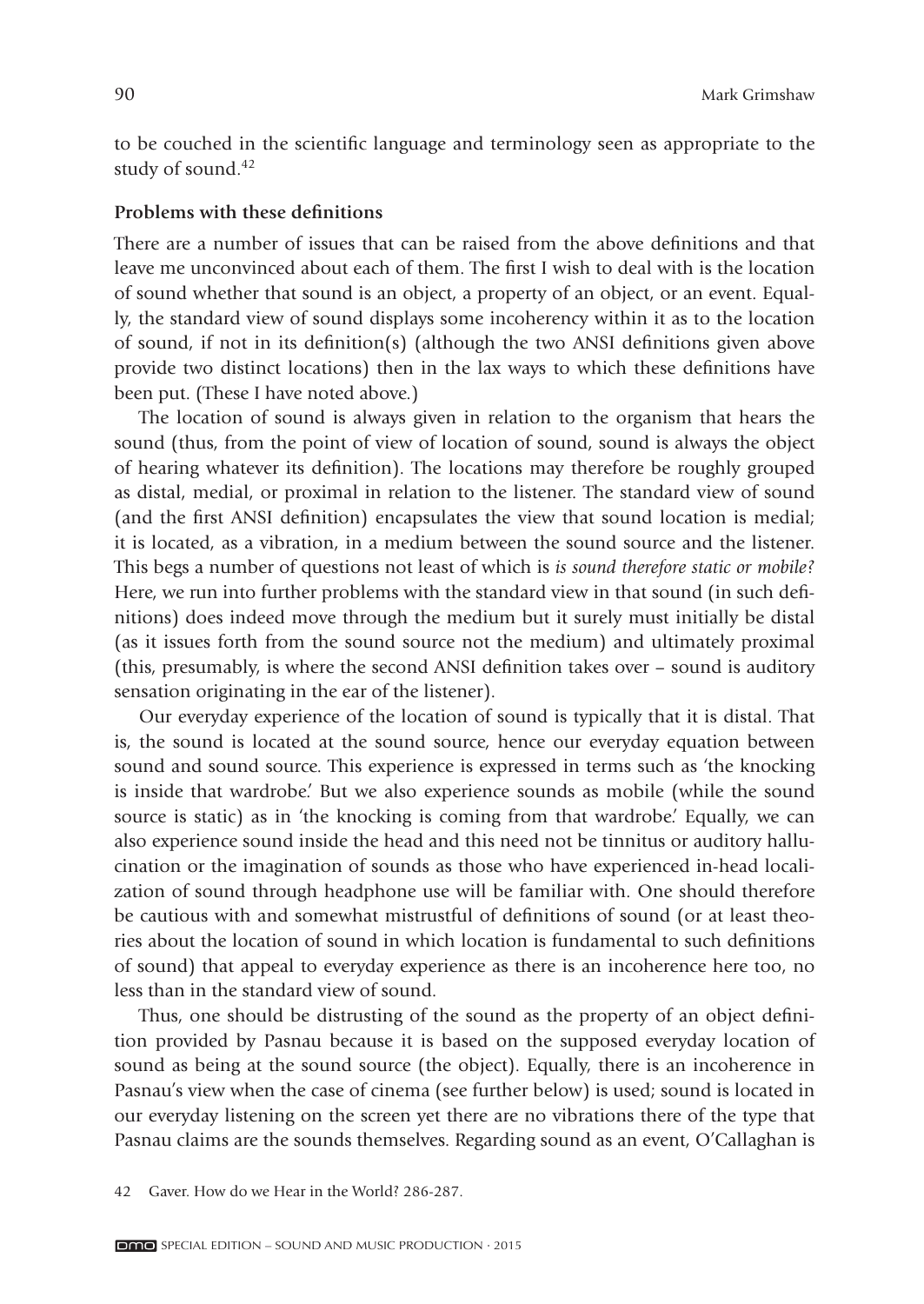frustratingly vague in stating that "sounds are events that take place near their sources, not in the intervening space"43 while being explicit that "sounds are stationary relative to their sources".44

On the location and locatedness of sound, the evidence from neuroscience is of interest as are the observed effects of cross-modality, particularly those effects arising from the interoperation of vision and hearing. In the first instance, I specifically refer to neuroplasticity as it relates to the auditory system. In auditory neuroscience, the localization of sound refers to the ability to locate the sound wave source *viz.* the source of the sound. Thus, in this branch of science, sound is located distally – to locate the sound is to locate the source of the sound because the sound is located at that object or event. The book on which this article is based is able to go into far greater detail on the subject of neuroplasticity than I have the space to do so here, therefore I will limit myself to some brief notes on the most pertinent points to be made.

There are a number of studies (on humans, other animals, and birds) demonstrating that the artificial blocking of one ear displaces (in some cases significantly) the horizontal localization of sound when compared to localization using two unimpaired ears (binaural hearing).45 (See, for instance, Slattery and Middlebrooks or Kacelnik and colleagues.46 47) This phenomenon is as expected if one subscribes to the Duplex Theory of sound localization.<sup>48</sup> By itself, this raises questions as to the location and act of locating sound – one could infer, for example, that if sounds are sound waves (which radiate out from a source) then sounds can be located as being in or from a direction that is different to where the sound wave source is if binaural hearing is impaired (the same effect is not noticed with vision if one eye is shut). In this case, and logically, sound is not located at the sound source but is mobile and in the medium. Nevertheless, these neurological studies prefer to state that sound is being *incorrectly* localized (because sound is distal and located at the sound source in this science).

- 43 O'Callaghan. Sounds and Events. 48. This intervening space is the medium between sound source and listener and through which the sound waves (that are the effects of sounds) travel. What the space or locus is between the sound source and the medium in which the event takes place, O'Callaghan never states. One should also ask: precisely how near is 'near'?
- 44 Ibid. 46.
- 45 See, for example, F. L. Wightman and D. J. Kistler, D (1997). "*Monaural Sound Localization Revisited*," Journal of the Acoustical Society of America 101: 2 (1997): 1050–1063 for some objections to these studies on the basis that full monaural hearing is never achieved and that the test signals used do not include everyday sounds.
- 46 W. H. Slattery III and J. C. Middlebrooks, "Monaural Sound Localization: Acute Versus Chronic Unilateral Impairment," Hearing Research 75:1-2 (1994): 38–46.
- 47 O. Kacelnik, F. R. Nodal, K. H. Parsons, and A. J. King, "Training-induced Plasticity of Auditory Localization in Adult Mammals," PLoS Biology 4:4 (2006): 0627–0638.
- 48 Briefly, organisms with binaural hearing use two overlapping channels of auditory information in order to localize sound; for humans, lateral sound sources can be localized using *interaural level difference* if frequencies in the sound wave are above about 640Hz and *interaural time difference* if frequencies in the sound wave are below about 740Hz. Ambiguity about the direction of sound sources directly ahead or behind and for sound source position on the vertical plane are resolved through assessing the spectral filtering effects of pinnae and through the simple expedient of moving our heads.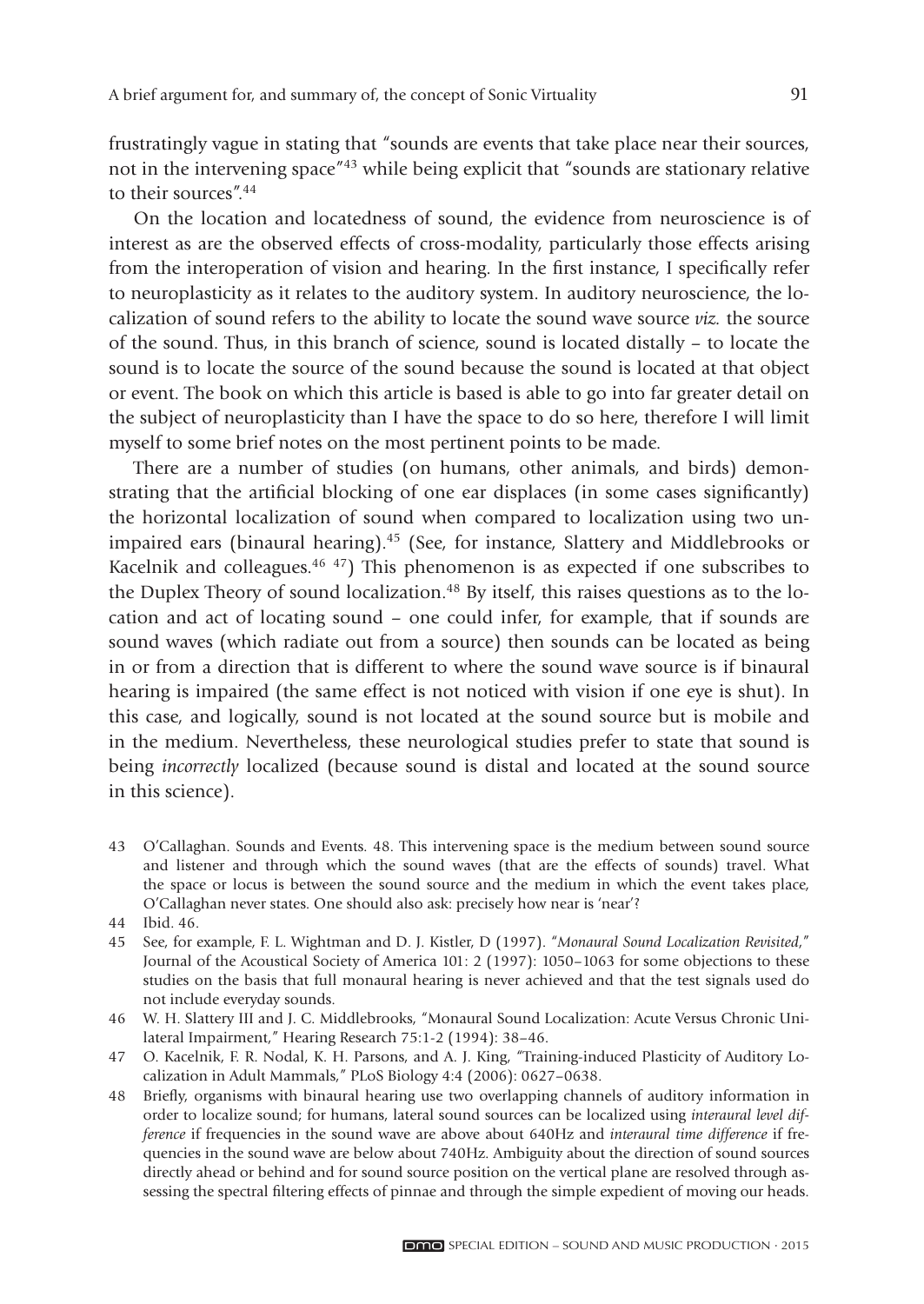Some of these studies and others demonstrate that such mislocalization of the sound source (although it remains accurate localization of the sound wave or some point along its front) can be corrected over time and such re-localization facilitated and hastened along with training.49 The brain's processes and physical structures for localization change and adapt to the new monaural conditions and such neuroplastic ability is maintained throughout life.<sup>50</sup> Interestingly, some studies suggest that the brain can store more than one of these auditory localization schema, switching almost immediately among them as the subject's monaural and binaural conditions change.<sup>51</sup>

Outside of neuroscientific studies, there are numerous everyday examples of the human ability to localize the sound in some direction or at some spot other than from where the sound wave travels or the sound wave source is. The prime example of this is what is known in psychoacoustics as the ventriloquism effect<sup>52</sup> or in film studies and related areas, with some minor differences to the ventriloquism effect, as synchrony or synchresis.<sup>53 54</sup> Briefly, synchresis is the cross-modal effect of multi-modal stimuli (in this case, visual and aural) being perceived as one event and it is an effect that is fundamental to that cinema that uses diegetic sound. It relies on the ability to separate sound from the sound source (sound waves and the cinema's loudspeakers) and to localize the sound not at the sound source but on events, objects, or characters depicted on the screen. This bears some relation to the McGurk Effect discussed above in that the sound heard depends to some extent on the image seen but the difference is to do with the location and localizing of sound. As with the neuroscientific evidence from sound localization studies above, synchresis is a process that relies on the ability to locate sounds other than where their sound wave sources are and, thus, to perceive that the sound travels in a direction other than the direction the sound waves themselves radiate from.<sup>55</sup> This not only casts further doubt on the Duplex Theory, but also further reinforces my doubts about the standard view of sound and other definitions such as sound as property of an object or sound as event (located at or near its source).

- 49 e.g. P. M. Hofman, J. G. A. Van Riswick, and A. J. Van Opstal, "Relearning Sound Localization with New Ears," Nature Neuroscience 1*:*5 (1998): 417–421.
- 50 See, for example, M. Schnupp, I. Nelkin, and A. King, Auditory Neuroscience: Making Sense of Sound (Cambridge, Massachusetts: MIT Press, 2010).
- 51 e.g. Hofman et al. Relearning Sound Localization with New Ears.
- 52 See, for example, D. H. Warren, R. B. Welch, and T. J. McCarthy, "The Role of Visual-auditory "Compellingness" in the Ventriloquism Effect: Implications for Transitivity Among the Spatial Senses," Perception & Psychophysics 30:6 (1981): 557–564.
- 53 J. D. Anderson, The Reality of Illusion: An Ecological Approach to Cognitive Film Theory, (Carbondale and Edwardsville: Southern Illinois University Press, 1996).
- 54 M. Chion, Audio-vision: Sound on Screen, trans. C. Gorbman, (New York: Columbia University Press, 1994).
- 55 It may be that this is also an instance of neuroplasticity and an example of the ability to store and recall instantaneously multiple auditory localization schema. The cinema, of course, is not a laboratory scenario where binaural hearing is artificially impaired but I am unaware of studies conducted on cinema audiences looking for evidence of auditory neuroplasticity. One schema is learned and used within the artificial environment of the cinema or when watching television or playing computer games, with at least one other schema for use elsewhere where sounds ought be perceived as originating from the sound wave source – very important when crossing the road, for example. However, see below for an argument concerning our active locating of sound.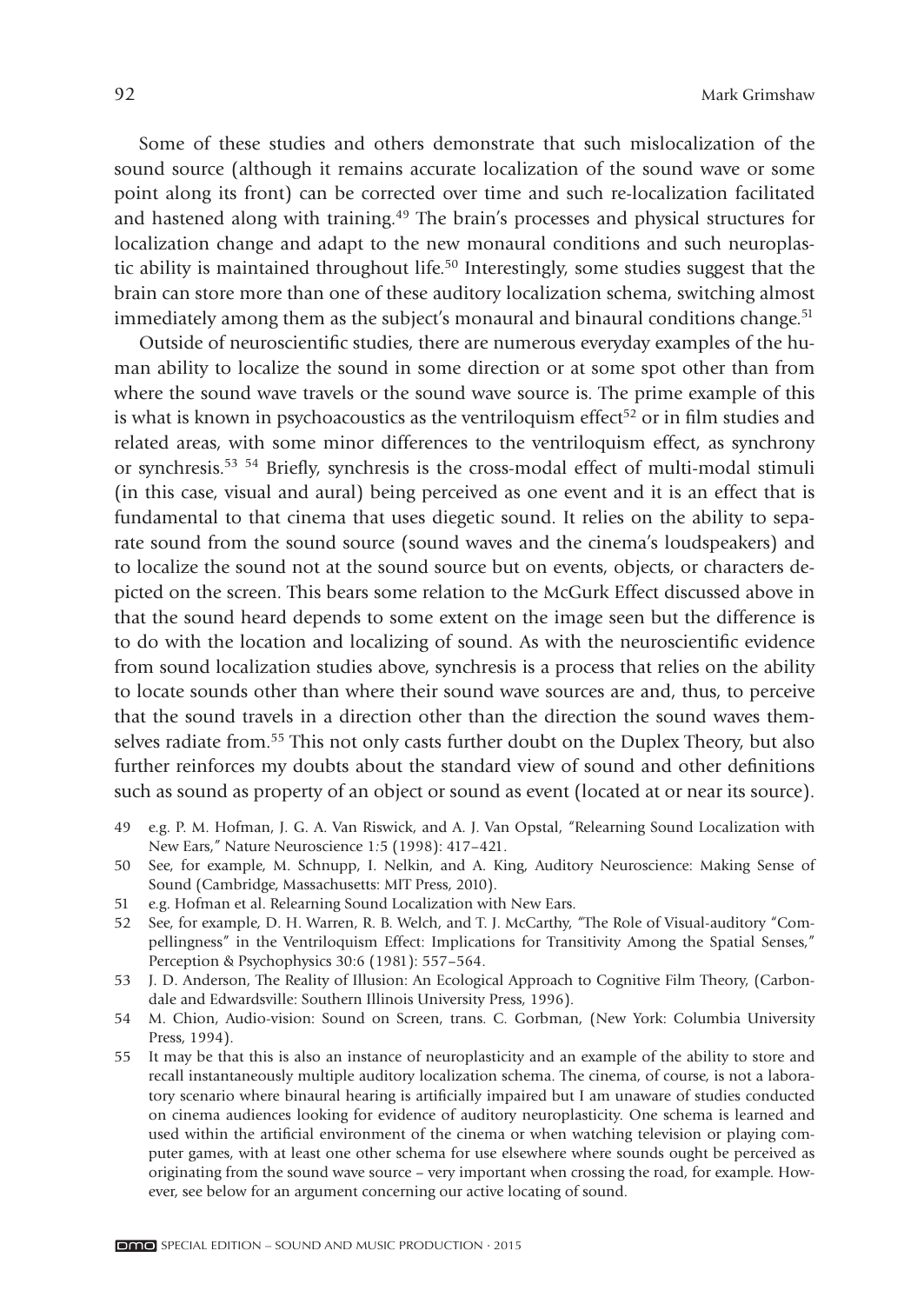One other objection I have to some of the non-standard view definitions relates to the methodology used. This is particularly the case with Scruton's definition. My objection here relates to Scruton's insistence that humans alone have the ability to perceive order in sound (and thus they alone can perceive music as opposed to sound) and the basis of his thinking behind the definition being studies of music perception.<sup>56</sup> In the first case, this claim rests upon increasingly shaky ground.<sup>57</sup> Second, in limiting his thinking to music studies alone, Scruton derives a definition that is founded upon the wrong object of attention; music is neither sound alone nor is it alone sound. O'Callaghan displays a similar bias towards musical or pitched sounds (which I believe weakens his argument for a definition of *sound*) when he states that a sound event sets a "medium into periodic motion"58 – not all sound waves are periodic and thus O'Callaghan's definition is not for all sounds.

The intention of this section has been to briefly enumerate and examine a number of questions concerning the standard view of sound and other definitions of sound. This is because, to my thinking, there are inconsistencies in the definitions and incoherency within some of the more accepted definitions and this leads me to question their validity and therefore their effectiveness and suitability of purpose.59 The next section presents an alternative definition. As with the definitions and their problems listed above, the presentation of this new definition is necessarily brief. Its full exposition can be found within the book on which this article is based.

### *Sonic Virtuality*

*Sound is an emergent perception arising primarily in the auditory cortex and that is formed through spatio-temporal processes in an embodied system*

This definition of sound is the one that my co-author Tom Garner and I developed first in response to our many objections to other definitions that we deemed wholly unsatisfactory and/or incoherent and, second, as a result of several years collaboration particularly in the area of biofeedback and computer-game audio. There is no intention to replace the standard view of sound – briefly, that sound is a sound wave – although we contend that what is studied in physics and acoustics is not sound but sound waves; seen from that point of view, the standard view of sound (waves) is perfectly valid (if a little inconsistent in its application), verifiable, and usable (usability is what definitions are about, after all). Our intention is to provide a definition that a)

<sup>56</sup> Scruton. Sounds as Secondary Objects and Pure Events. 62-66.

<sup>57</sup> See A. D. Patel, J. R. Iversen, M. R. Bregman, and I. Shulz, "Studying Synchronization to a Musical Beat in Nonhuman Animals," The Neurosciences and Music III—Disorders and Plasticity: Annals of the New York Academy of Sciences (2009), 459–469 for an overview of claims for music perception abilities among non-humans.

<sup>58</sup> O'Callaghan. Sounds and Events. 37.

<sup>59</sup> I am not the first to point out the many inconsistencies and outright incoherency of the standard physics-based definition(s) of sound and here I only provide a few of the many objections that could be and are raised. Others providing fuller accounts include Pasnau (1999) and Riddoch (2012).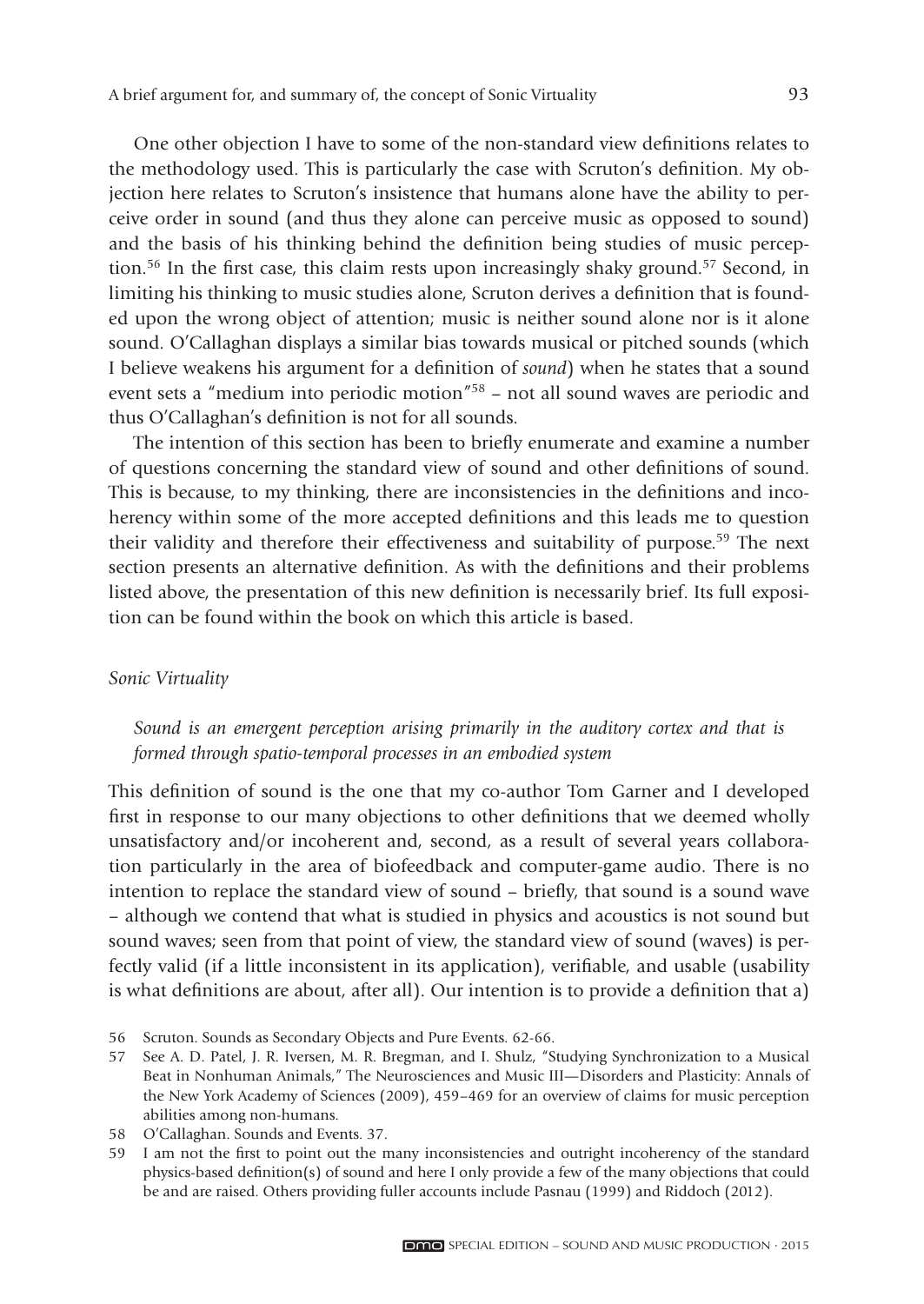answers the many questions and supports and explains the positions we have about sound that are not answered or evidenced by other definitions and b) has a use-value particularly in the area in which we work, work that may be described as human-centred sound design. As stated, Tom Garner and I have worked and continue to work in the area of computer game audio and are especially interested in the real-time recognition of player affective states, feeding data on those states into the game engine, and using them to synthesize or process audio in response (which then re-engages with the players' affective states thus creating a biofeedback loop). This can be done and we have done it.<sup>60 61</sup> What is difficult, though, is the recognition of emotions and affect beyond basic valence and arousal and what is lacking is comprehensive knowledge on the effects that sounds (rather than music) and changes in audio parameters in various contexts have on the individual's arousal state and emotions. Clearly, a model of sound founded upon a definition of sound that acknowledges the human factor, and particularly its subjectivity, will be of some use here. And this not only has use in my particular field but it also has use within other fields such as the field of recording music and sound. Before I move onto some thoughts about such usage, though, I need to unpack the definition above and to explain its genesis.

#### *Sound is an emergent perception . . .*

This is the core of our definition; sound is a perception within our minds – thus, the origin of sound is there – and its creation is an on-going, emergent process.

#### *. . . arising primarily in the auditory cortex . . .*

This emergent perception is initiated in a corporeal system and is centred upon the auditory cortex. A number of factors together contribute to the emergence of sound as these include both corporeally external factors (the *exosonus*) such as sound waves and stimuli across other sensory modalities, and internal factors (the *endosonus*) such as other perceptions (thus cross-modality), emotions, memory, reasoning, knowledge, and so forth.

### *. . . and that is formed through spatio-temporal processes . . .*

The emergence of sound takes place over time and is inherently spatial being part of the process of locating self in the world.

#### *. . . in an embodied system.*

Following ideas expressed in the field of embodied cognition, the perception that is sound is a brain- and body-based function and is indivisible from the wider environment – the embodied system in which sound emerges comprises brain, body, and environment.

- 60 M. Grimshaw and T. Garner, "Embodied virtual acoustic ecologies of computer games," in The Oxford Handbook of Interactive Audio, eds. K. E. Collins, B. Kapralos, and H. Tessler, 181–195. (New York: Oxford University Press, 2014).
- 61 T. A. Garner and M. Grimshaw, "The Physiology of Fear and Sound: Working with Biometrics toward Automated Emotion Recognition in Adaptive Gaming Systems," IADIS International Journal on WWW/Internet 11:2 (2013).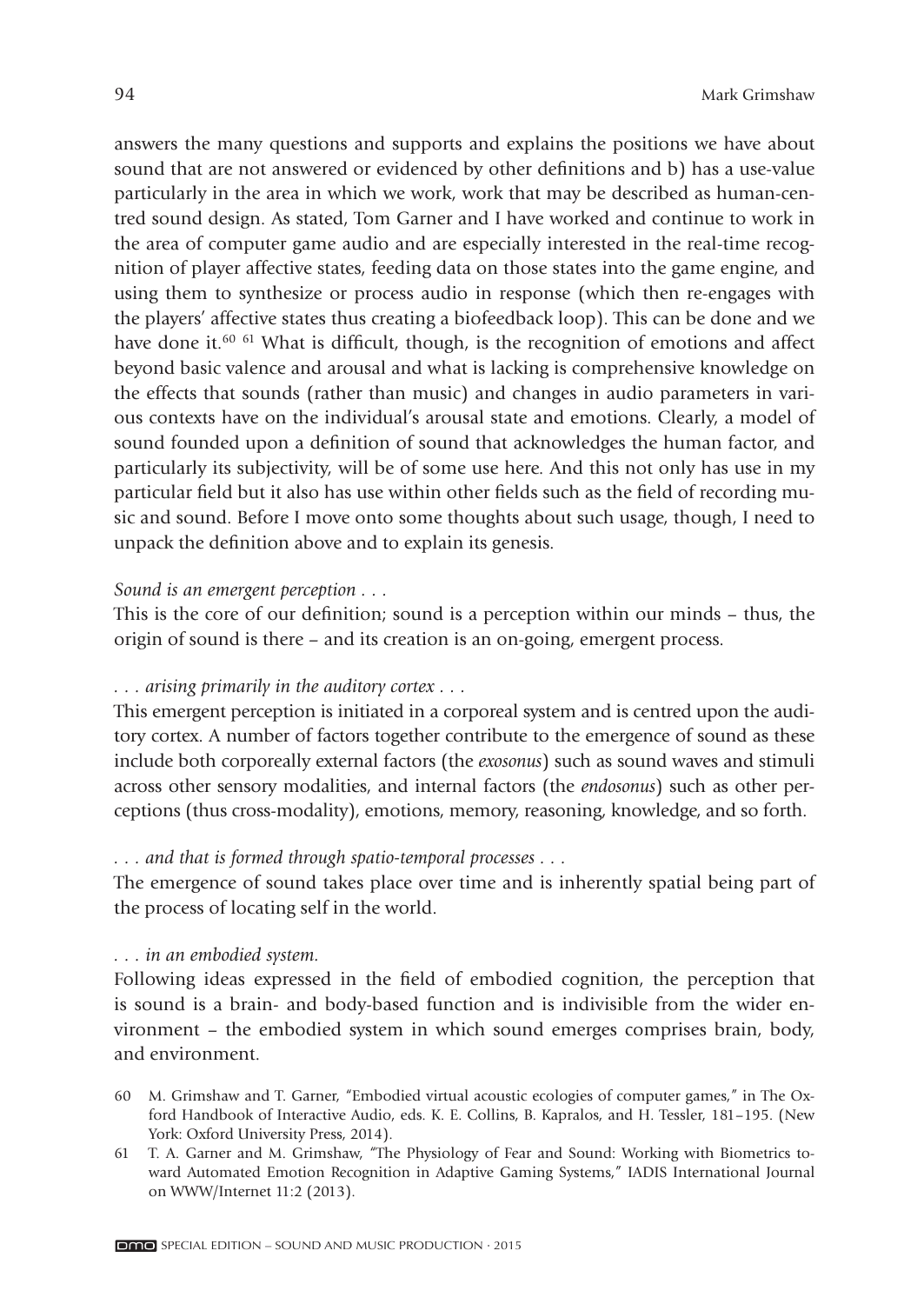From this definition, several key propositions and assertions arise that are more fully stated and supported in the book:

- It is the sonic aggregate that is the engine for the emergence of sound and it comprises fl uid and dynamic spatio-temporal relationships of sensuous/nonsensuous, material/immaterial things and phenomena
- The set of material, sensuous components of the sonic aggregate we term the exosonus – it is *not* a requirement for the emergence of sound
- The set of immaterial, nonsensuous components of the sonic aggregate we term the endosonus – it *is* a requirement for the emergence of sound
- Using Deleuzian terminology<sup>62</sup>, all components of the sonic aggregate, whether exo sonic or endosonic, are actual as is sound. The actualization that is the emergence of sound as a perception derives from processes that are themselves virtual
- It is the force of potential in the fluid, dynamic sonic aggregate that, when achieved under particular spatio-temporal conditions, leads to the actualization itself
- *The hear and now* of sound is the emergent actualization in the here and now and it requires the presence of a perceiver
- In order to locate ourselves, we cognitively offload the location of sound onto the environment – this is an active (re)location of sound
- Sound is meaningful because different types of meaning form part of the endosonus; sound waves are inherently meaningless
- A sound wave may be acousmatic but a sound is never acousmatic. Hence, reduced listening (the concept of a sound divorced from source, cause, environment, and meaning – and thus listenable to in and of itself) remains a theoretical concept not achievable in practice
- Discussions of real sound and virtual sound are invalid as there is no such distinction
- The emergence of sound can determine epistemic perspective as epistemic perspective can determine the quality and nature of the emergent sound
- Imagined sound is as much sound as that sound perceived in the presence of sound waves.

It should be immediately clear from the above that our description is, in large part, founded upon the Deleuzian concept of the virtual. Thus, the sonic aggregate has some equivalence to the concept of the virtual cloud. It is from this sonic aggregate, with its dynamic tension and shifting potentials, that sound is actualized as an emergent perception. This aggregate comprises the endosonus and may optionally, as it frequently does, also comprise exosonic components such as sound waves. In the assertion that sound waves are not necessary to the emergence of the sound perception, the definition thus accounts for a wider and, to my mind, more valid view of what sound is than the standard view is capable of doing. In doing so, it tackles a number of in-

<sup>62</sup> e.g. virtuality encompasses the idea of a dynamic *virtual cloud* of potentiality from which *actualization* occurs. It is important to note that, in this conception of virtuality, the virtual is a mode of the real and not to be contrasted to the real (*pace* real worlds and virtual worlds).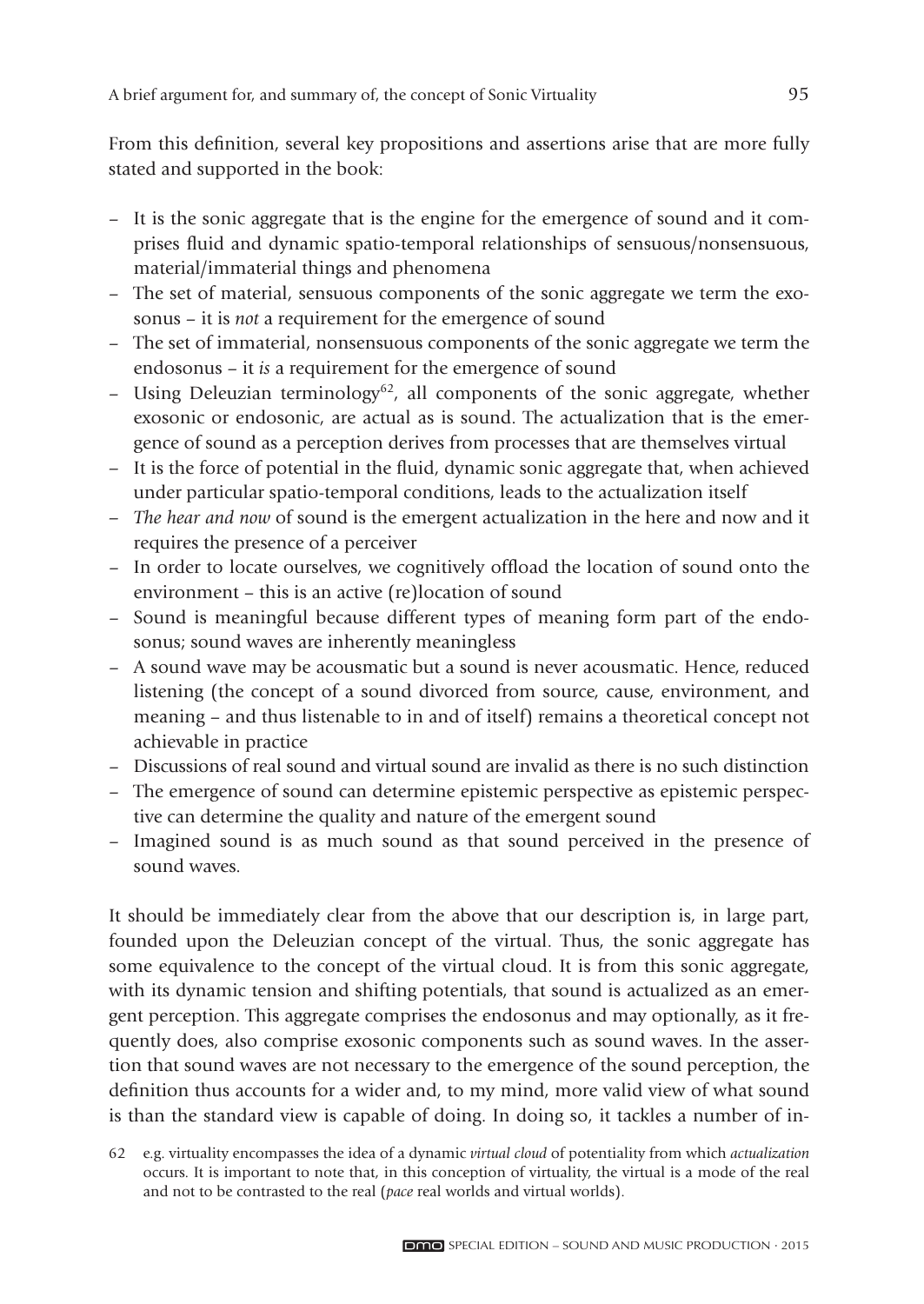consistencies and sonic anomalies at odds with this standard view such as tinnitus (which is sound) and how the McGurk Effect is perceived as different sounds despite the presence of the same sound wave.

I have previously stated that the question of the location of sound is fundamental to many definitions of sound; if one can decide *where* sound is then one is halfway to defining *what* sound is because the location is descriptive of the sound's environment. I do not think that the concept of sonic virtuality is likewise so dependent upon the location of sound but, nevertheless, I feel bound to use the definition and concept to explain the location of sound.

How is it that, for something so fundamental to the daily living of so many organisms including humans, for something that for so long has been an object of intense study, and for something for which the standard view of sound offers a medium-specific location, there is so much disagreement about the location of sound? Perhaps there is something wrong with all those definitions. The concept of sonic virtuality offers this explanation: the origin of sound is in the secondary auditory cortex $63$  but, where the mind is a system comprising brain, body, and environment, sound can be located anywhere in this system. This is not to say that the definitions founded upon or arguing that sound is distal, medial, or proximal are all, and at one and the same time, correct. Far from it. Such definitions use the passive form of 'to locate' and so sound is to be found somewhere, typically out there in the world.

Sonic virtuality, on the other hand, uses 'to locate' in the active sense. We ourselves locate, that is, place (rather than find) sounds somewhere within the system of which the mind is comprised. This is the cognitive off-loading that is one of the tenets of embodied cognition. This locating of sound is learned and develops through early childhood into an automatic act of placement and it explains the close and cross-modal relationship to vision as we, while babies, cast around, looking for the source of a sound wave, beginning to learn the associations between movement, size, and material and sound waves. It is a skill that can be lost and relearned (as neuroplasticity demonstrates) and it can be adjusted at will to new physical environments (such as the cinema or when playing a computer game where the location of a sound wave in air or the location of the origin of that sound wave are very different to those places where we actively locate the sound). The ability to actively locate sound arises from the necessity of being and acting within an ecology and to listen is to be present in a world, whether virtual or real – sound is the means not to locate objects in an external world but rather to locate our selves in relation to other objects.

Clearly, and as I have stressed throughout, an article cannot go into the detail that a book can; *Sonic Virtuality* is a more substantial and substantiated treatment of the subject matter and, in addition to what has been cursorily covered here, also includes evidence and support for the concept from the virtual acoustic environments of com-

<sup>63</sup> This is justified more substantially in the book but, briefly, the assertion arises because this is the common locus where activity is observed when sound is perceived either in the presence of sound waves or through an act of imagination, bidden or unbidden.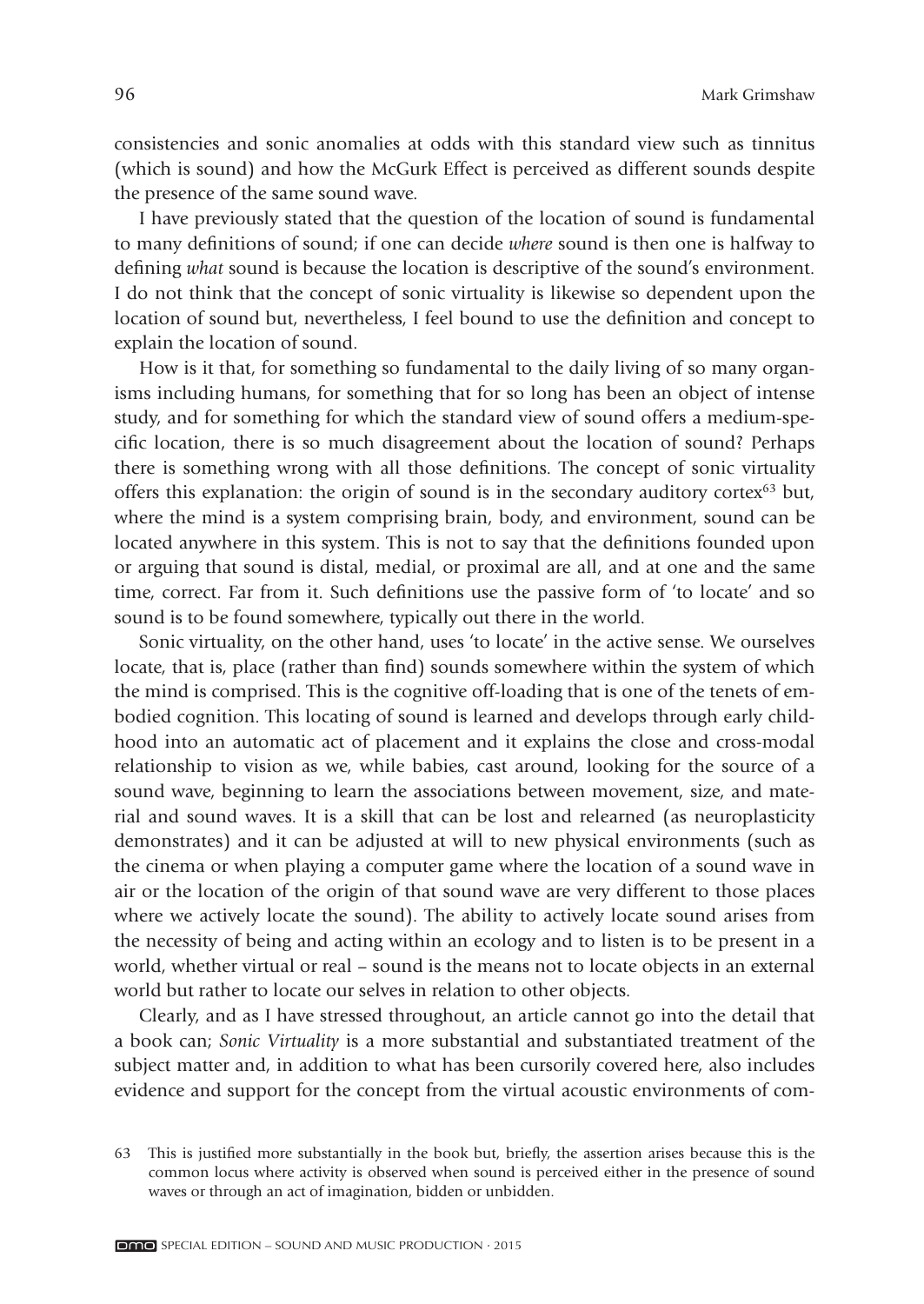puter games, the philosophy of knowledge and belief, auditory imagery, hallucination and other pathologies, imagination, and creativity and is at pains to demonstrate the practical purpose of the definition. It is on this last point that I will close the article. The presentation upon which this article is based was delivered at a conference on sound and music production and so, although the book gives different examples, I will provide an argument for the use-value of the definition and concept of sonic virtuality within the domain of sound design and will do this by means of a brief example of the concept as it might be used.64

If, as our definition asserts, sound is a perception that arises in the brain, then the obvious question to ask is *can we extract it?* Before I look more closely at this question, I need to clarify the terminology, particularly the word 'extract.' If sound is a perception in the brain, then, once extracted from the brain, it is no longer sound. To be more precise, then, 'extraction' is used metonymically here to stand for the transposition of sound to audio data. My speculative answer to the question then is, and for reasons outlined below, *no, not yet, but it will be possible in the near future.* Thus, one should begin to lay the groundwork for this possibility and the necessity of this is one of the reasons for devising the concept of sonic virtuality.

Neural decoding, as it is known within neuroscience circles, is a developing field used, among other purposes, for the extraction of still and moving images from the visual cortex.65 Neural activity is decoded and visually represented on a monitor and this decoding is accurate enough to be able to recognize features of the image the subject is concurrently gazing at. There is work afoot on extracting speech<sup>66</sup> and plans to extract music from the brain<sup>67</sup> but, first, there are good reasons to state that music and speech are conceptually and perceptually distinct to sound (even if somewhat and sometimes related) and, second, there are different processes and different regions in the brain involved.<sup>68 69</sup> Previous and current composers and performers that make

- 64 One possibility that did not make it into the book concerns the cross-modality of sound and smell perceptions and its relevance to presence in virtual environments. See Grimshaw, M. and Walther-Hansen, M., "The Sound of the Smell of My Shoes," (in proceedings of the *10th Audio Mostly Conference*, October 7-9, 2015).
- 65 See, for example, S. Nishimoto, A. T. Vu, T. Naselaris, Y. Benjamini, B. Yu, and J. L. Gallant, "Reconstructing Visual Experiences from Brain Activity Evoked by Natural Movies," Current Biology 21 (2011): 1641-1646. I must stress here that the orthodoxy of neuroscience does not express the same concept of image as I do of sound. That is, in this case, vision is the perception of an image and that perception is not the creation or emergence of an image itself. Thus, what is being extracted is not the image but the perception of that image.
- 66 B. N. Pasley, S. V. David, N. Mesgarani, A. Flinker, S. A. Shamma, N.E. Crone, et al., "Reconstructing Speech from Human Auditory Cortex," PLoS Biology 10:1 (2012).
- 67 J. Thompson, M. Casey, and L. Torresani, "Audio Stimulus Reconstruction using Multi- source Semantic Embedding, in Neural Information Processing Systems," (paper presented at the *Neural Information Processing Systems Workshop on Machine Learning and Interpretation in Neuroimaging*, December 9-10, 2013).
- 68 R. J. Zatorre, P. Belin, and V. B. Penhune, "Structure and Function of Auditory Cortex: Music and Speech," *Trends in Cognitive Sciences* 6:1 (2002): 37-46.
- 69 R. J. Zatorre and A. R. Halpern, "Mental Concerts: Musical Imagery and Auditory Cortex," *Neuron* 47 (2005): 9-12.